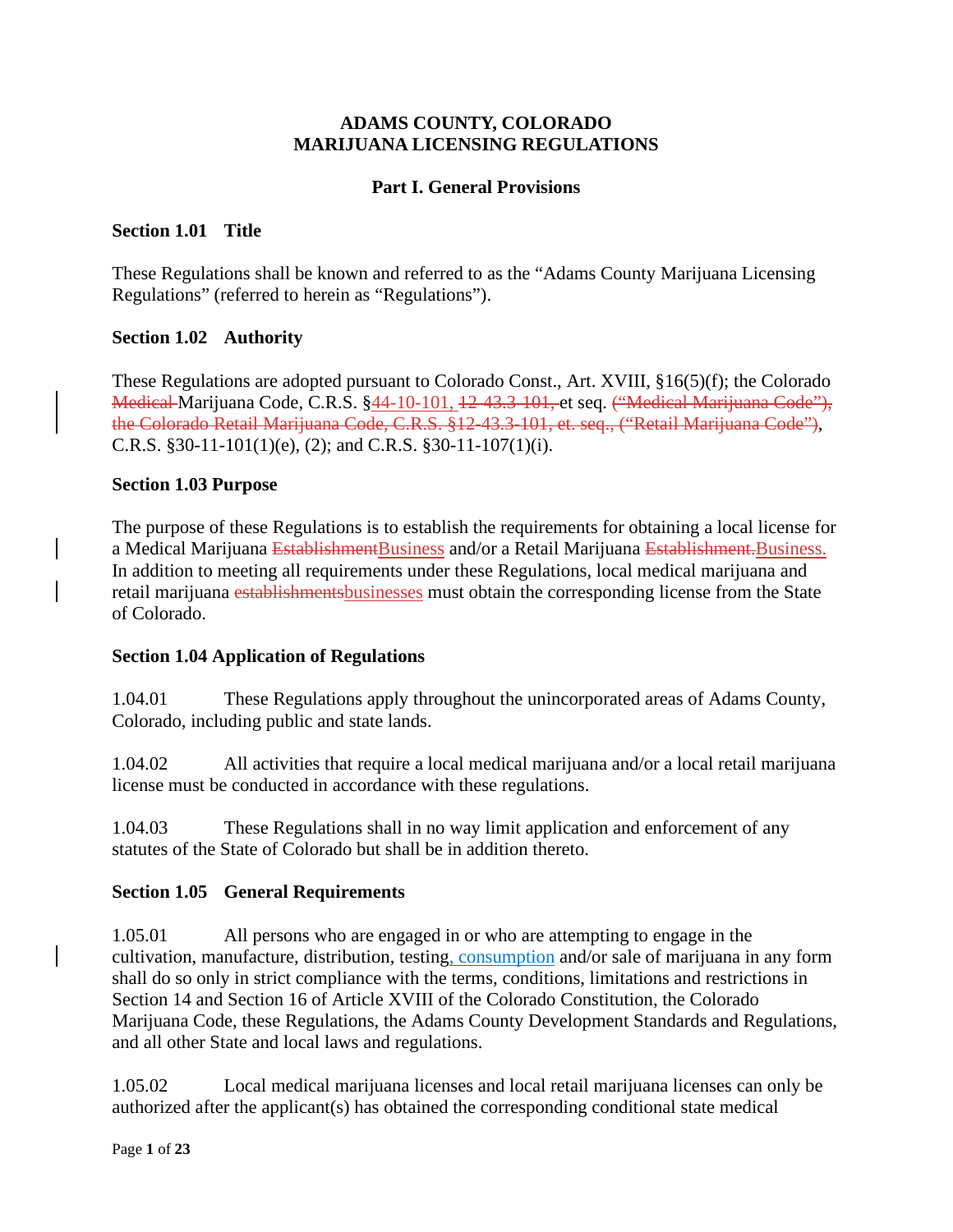marijuana license(s) and/or state retail marijuana license(s). Conditional state licenses will only meet this requirement if the only remaining condition on that license is the issuance of a Local License. The issuance of any local licenses issued pursuant to these Regulations is specifically conditioned on the applicant/Licensee obtaining and maintaining a valid license of the same type for the same activity, at the same location issued by the State Licensing Authority.

1.05.03 Either a A County-issued Building Permit, or a County-issued Change-in-Use Permit, or both are is required prior to obtaining a County-issued medical marijuana license(s) and/or a County-issued retail marijuana license(s).

1.05.04 A local marijuana license may be requested by, without limitation, any owner or person having an interest in the property on which the medical marijuana or retail marijuana use is proposed to be located. The applicant has the burden of proof to demonstrate the use fully complies with all state and local standards and regulations and meets the criteria for approval.

## **Section 1.06 Definitions**

1.06.01 Unless otherwise defined herein, the terms in these Regulations shall have the same meaning as set forth in Sections 14 and 16 of Article XVIII of the Colorado Constitution, Article 43.310 and Article 43.4 of Title  $1244$ , C.R.S. and any rules promulgated pursuant thereto.

1.06.02 The following words and phrases, when used in these Regulations, shall have the meanings respectively assigned to them:

# 1. "Board of County Commissioners" means the Adams County Board of County **Commissioners**

1.2. "Building Permit" means a development permit issued by the Adams County Building Department or any other County office before any building or construction activity can be initiated on a parcel of land. Any Building Permit(s) must be granted conditional approval prior to obtaining a local medical marijuana license(s) and/or a local retail marijuana license(s).

2.3. "Change-in-Use Permit" means a development permit issued by the Adams County Building Department or any other County office, applicable whenever the essential character or nature of the activity conducted on a lot changes. All Change-in-Use Permits require zoning review and building permit approval. A Change-in-Use is required when active and continuous operations are not carried on in a building or property during a continuous period of six months; when the change is from one principally permitted use category to another; if the property consists of multiple buildings/tenants, when the required amount of parking stalls is increased by 25 percent or more, and/or when the gross floor area is increased by 50 percent or more; or when as determined within the Non-conforming Conditions section of Chapter 4 of the County's Development Standards and Regulations. Any required Change-in-Use Permit(s) must be granted conditional approval prior to obtaining a local medical marijuana license(s) and/or a local retail marijuana license(s).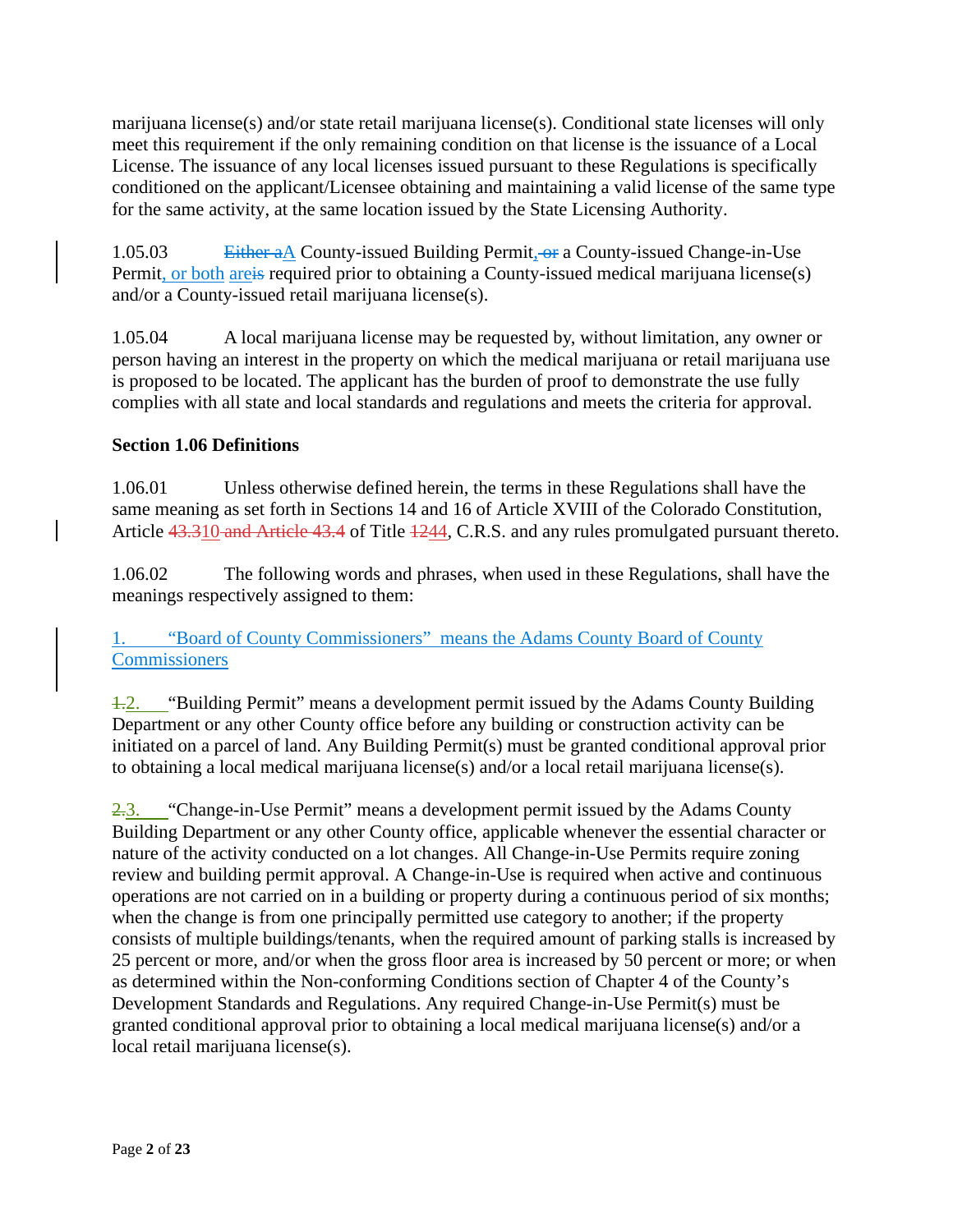3.4. "Colorado Marijuana Code" means Sections 14 and 16 of Article XVIII of the Colorado Constitution and C.R.S. §44-10-101, et seq., as amended, and any rules promulgated pursuant thereto.both the Colorado Medical Marijuana Code and the Colorado Retail Marijuana Code as defined herein.

4. "
"Colorado Medical Marijuana Code" means Section 14 of Article XVIII of the Colorado Constitution and Article 43.3 of Title 12 of the Colorado Revised Statutes, as amended and any rules promulgated pursuant thereto.

5. "Colorado Retail Marijuana Code" means Section 16 of Article XVIII of the Colorado Constitution and Article 43.4 of Title 12 of the Colorado Revised Statutes, as amended and any rules promulgated pursuant thereto.

5. "Consumption Area" means a designated and secured area within the Licensed Premises of a Licensed Hospitality Business where consumers can use and consume marijuana and where no one under the age of 21 is permitted.

6. "Development Standards and Regulations" means the Adams County Development Standards and Regulations as adopted by the Adams County Board of County Commissioners.

6.7. "Good Cause," for purposes of refusing or denying an initial license issuance, or for refusing or denying a license renewal or reinstatement, means:

a. The licensee or applicant has violated, does not meet, or has failed to comply with any of the terms, conditions or provisions of these Regulations, the Adams County Development Standards and Regulations, any provision of the Colorado Marijuana Code, of any regulations and rules promulgated pursuant to State law, any applicable state or local taxes, or any supplemental local rules and regulations;

b. The licensee or applicant has failed to comply with any special terms or conditions that were placed on its license pursuant to an order of the State Licensing Authority or of the Local Licensing Authority;

c. The licensed premises have been operated in a manner that adversely affects the public health, safety or welfare or the safety of the immediate neighborhood in which the establishment is located.

8. "Hospitality Business" means a Marijuana Hospitality Business or a Retail Marijuana Hospitality and Sales Business, as defined.

9. "License" means: (a) to grant a license or registration pursuant to these Regulations; and (b) (i) Official or legal permission to do a specific thing; (ii) Proof of permission granted in the form of a document.

10. "Licensing Regulations" means the Adams County Licensing Regulations as adopted by the Adams County Board of County Commissioners.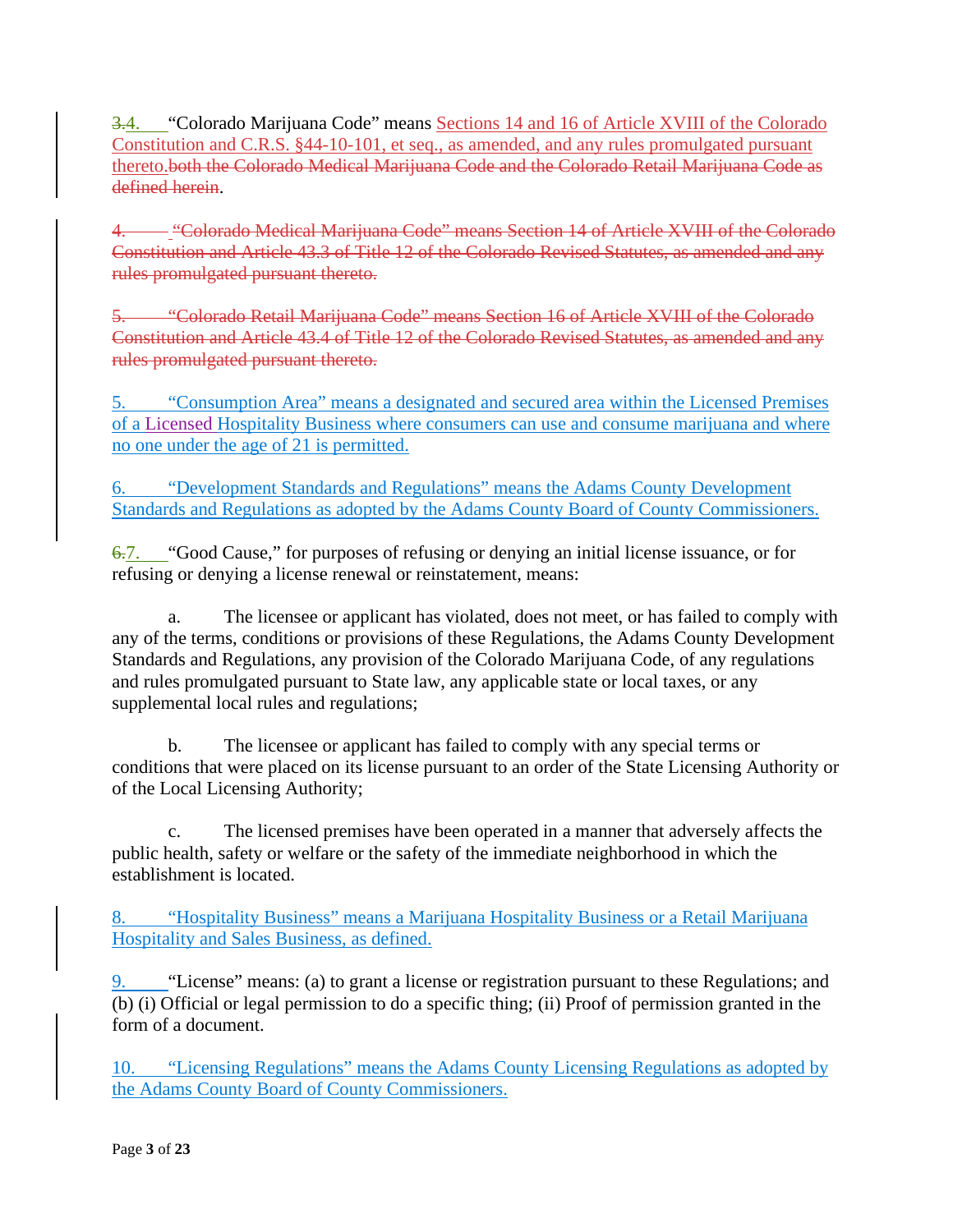7.11. "Licensed Hospitality Business" means a Marijuana Hospitality Business or Retail Marijuana Hospitality and Sales Business.

8.12. "Licensed Premises" means the premises specified in an application for a license under these Regulations, which are owned or in possession of the licensee and within which the licensee is authorized to cultivate, manufacture, distribute, test, consume or sell marijuana in accordance with the provisions of these Regulations and in accordance with the provisions of the Colorado Marijuana Code and any rules adopted pursuant thereto.

9.13. "Licensee" means a person licensed or registered pursuant to these Regulations.

10.14. "Limited Access Areas," subject to the provisions of C.R.S. §44-10-1001,means and shall be a building, room or other contiguous area upon the licensed premises where regulated marijuana is consumed grown, cultivated, stored, weighed, displayed, packaged, sold, or possessed for sale, or tested, under control of the licensee, with limited access to only those persons licensed by the State Licensing Authority and those visitors escorted by a person licensed by the state licensing authority. All areas of ingress or egress or limited access areas must be clearly identified as such by a sign as designated by the state licensing authority.

11.15. "Local Licensing Authority" means the Board of County Commissioners of the County of Adams, Colorado, or its designee.

12.16. "Location" means a particular parcel of land that may be identified by an address or other descriptive means.

13.17. "Marijuana" means both Medical Marijuana and Retail Marijuana as those terms are defined herein.

18. "Marijuana EstablishmentBusiness" means both a Medical Marijuana Business<del>Establishment</del> and a Retail Marijuana EstablishmentBusiness as those terms are defined herein.

19. "Marijuana Hospitality Business" means an entity licensed pursuant to these Regulations and pursuant to C.R.S. § 44-12-101, et seq., to permit the use or consumeption of marijuana within a Consumption Area.

20. "Marijuana Hospitality Mobile License" means an entity licensed to permit the use or consumption of marijuana within a Mobile Premises.

14.21. "Mobile Premises" means a licensed premises operated by a Marijuana Hospitality Business in a motor vehicle, which includes any self-propelled vehicle that is designed primarily for travel on the public highways and that is generally and commonly used to transport persons and property over the public highways or a low-speed electric vehicle; but does not include electrical assisted bicycles, electric scooters, low-powered scooters, wheelchairs, or vehicles moved solely by human power.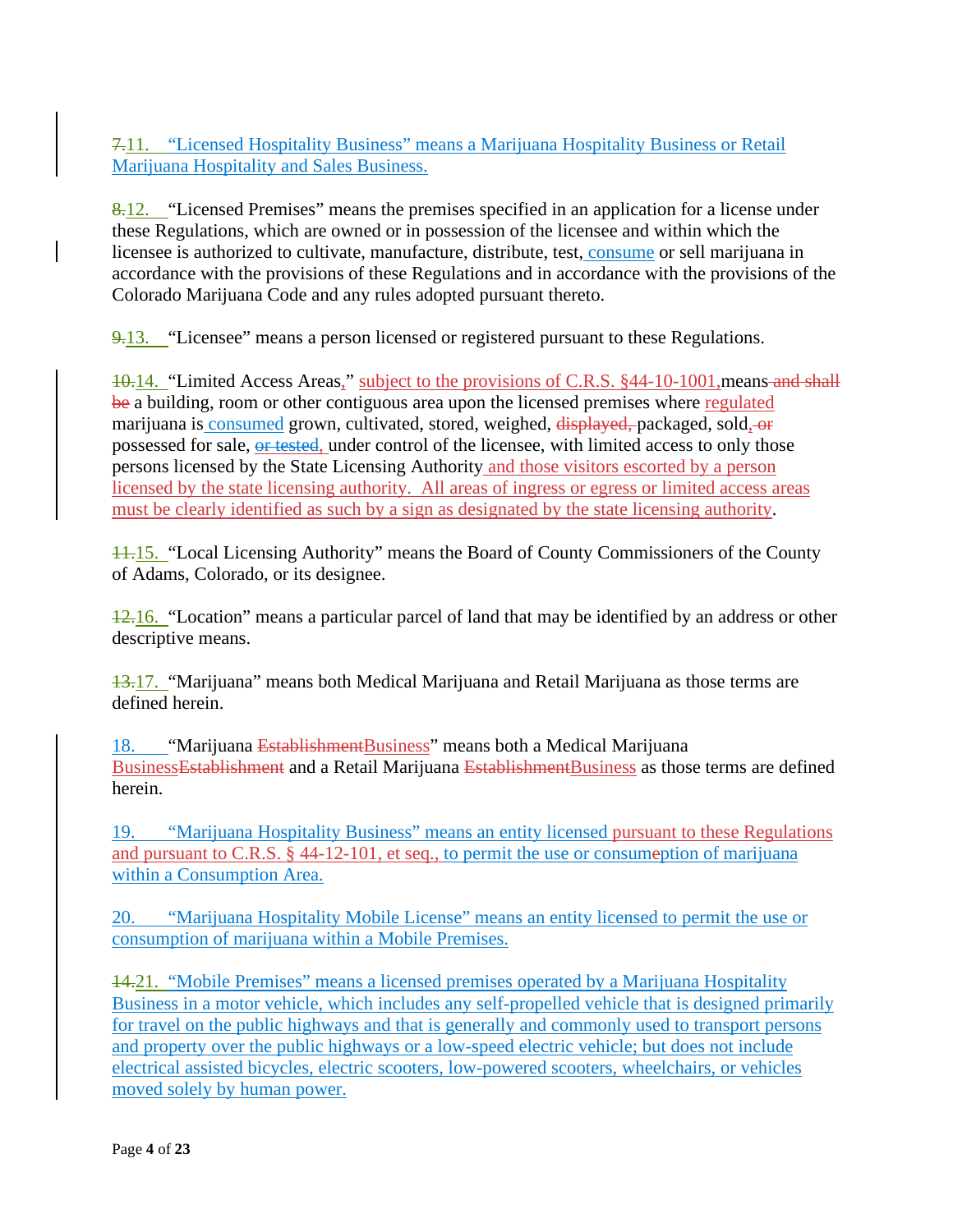15.22. "Medical Marijuana" means marijuana that is grown and sold pursuant to the provisions of these regulations, the Colorado Medical Marijuana Code and Section 14 of Article XVIII of the Colorado Constitution.

16.23. "Medical Marijuana CenterStore" means a person licensed pursuant to these Regulations and pursuant to C.R.S.  $\S$   $\frac{12-43.3-1044-10-101}{}$ , et seq., to operate a business as described in these rRegulations and as is further described in C.R.S. § 44-10-50112-43.3-402 that sells medical marijuana to registered patients or primary caregivers as defined in Section 14 of Article XVIII of the Constitution of the State of Colorado, but is not a primary caregiver.

17.24. "Medical Marijuana Establishment Business" means a medical marijuana centerstore, medical marijuana-infused products manufacturing operation, or an optional premise cultivation operation.

18.25. "Medical Marijuana-Infused Product" means a product infused with medical marijuana that is intended for use or consumption other than by smoking, including, but not limited to edible products, ointments, and tinctures.

19.26. "Medical Marijuana-Infused Products Manufacturer" means a person licensed pursuant to these Regulations and to C.R.S.  $\S$   $\frac{12-43.3-44-10-101}{10}$ , et seq. to operate a business as described in these regulations and as is also described in C.R.S. § 44-10-50312-43.3-404.

27. "Mobile Premises" means a licensed premises operated by a Marijuana Hospitality Business in a motor vehicle, which includes any self-propelled vehicle that is designed primarily for travel on the public highways and that is generally and commonly used to transport persons and property over the public highways or a low-speed electric vehicle; but does not include electrical assisted bicycles, electric scooters, low-power scooters, wheelchairs, or vehicles moved solely by human power.

 $20.28$ . "Operating fees" means fees that must be paid by a Retail Marijuana BusinessEstablishment licensee for the costs of administering and enforcing these Regulations.

21. "Optional Premises" means the premises specified in an application for a medical marijuana center license with related growing facilities in Adams County, Colorado for which the licensee is authorized to grow and cultivate marijuana for a purpose authorized by Section 14 of Article XVIII of the Colorado Constitution.

22. "Optional Premises Cultivation Operation" means a person licensed pursuant to these Regulations and the Colorado Medical Marijuana Code as defined therein.

27. "Operations" means the business activities that a Hospitality Business engages in to provide a service to their customers.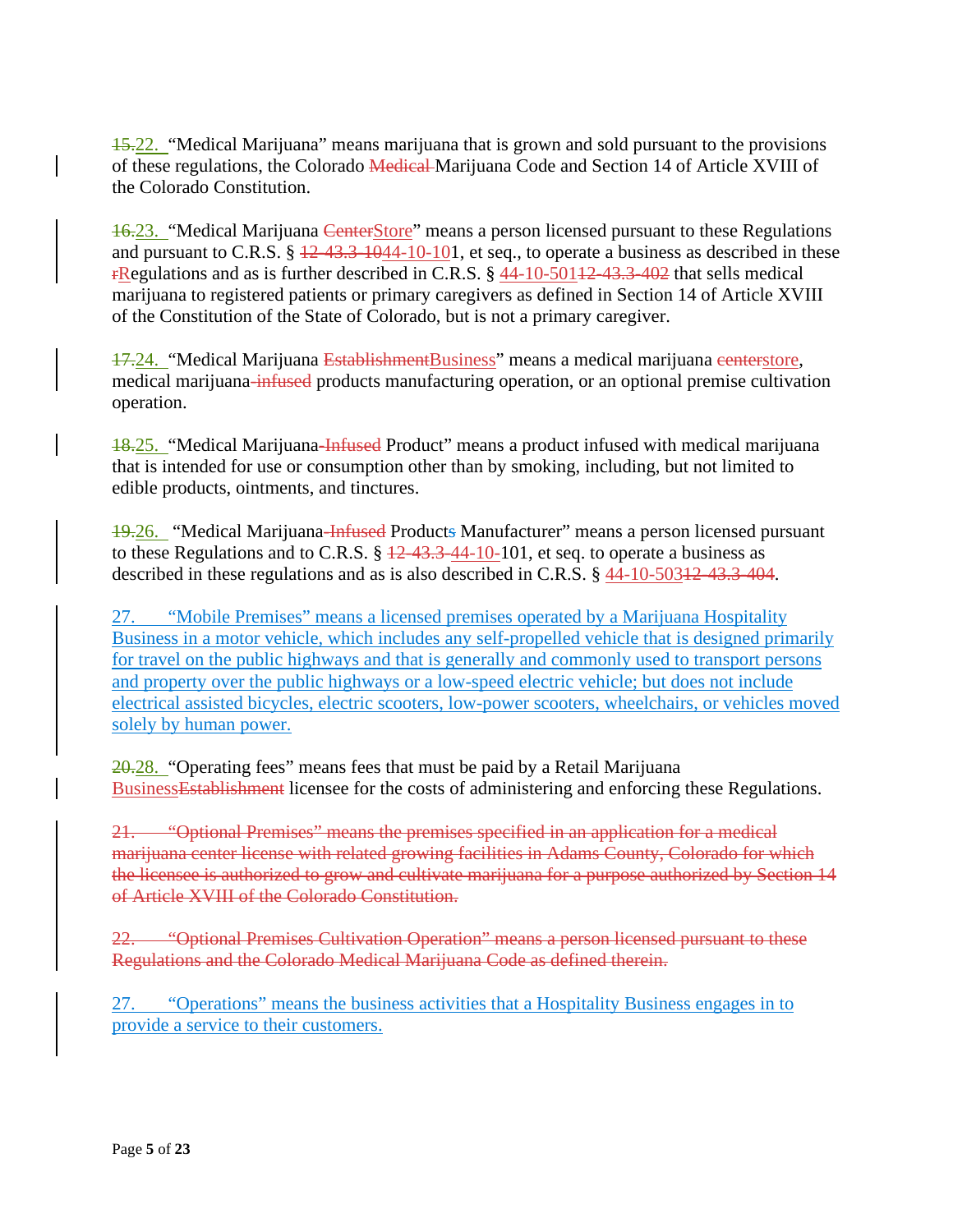28. "Outdoor Consumption Area" means a Consumption Area that is outdoors and surrounded by a sight-obscuring wall, fence, hedge, or other opaque or translucent barrier and is part of a Licensed Hospitality Business.

295. "Owner" means any person having a beneficial interest, as defined by the State Licensing Authority, in a Marijuana EstablishmentBusiness.

3026. "Person" means an individual, an estate, a trust, an entity, or a state or other jurisdiction. natural person, partnership, association, entity, company, corporation, limited liability company, or organization, or a manager, agent, owner, director, or officer thereof; except that "Person" does not include any governmental organization.

3127. "Premises" means a distinct and definite location, which may include a building, a part of a building, a room or any other definite contiguous area.

32. "Permitted Use" means a use permitted by right in a zone district. The use must comply with all applicable standards for the use or uses and all County and State regulations in order to be permitted.

33. "Restricted Access Area" means a designated and secure area within a Licensed Premises in a Medical Marijuana Store where Medical Marijuana is sold to patients, possessed for sale, and displayed for sale, and where no one without a valid patient registry cared is permitted, and 2) in a Retail Marijuana Store or a Retail Marijuana Hospitality And Sales Business where Retail Marijuana is sold to consumers, possessed for sale, and displayed for sale, and where no one under the age of 21 is permitted.

3428. "Retail Marijuana" means marijuana that is grown, tested, manufactured, and/or sold pursuant to the provisions of these regulations, the Colorado Retail Marijuana Code and Section 16 of Article XVIII of the Colorado Constitution, that is cultivated, manufactured, distributed, or sold by a licensed retail marijuana business. If the context requires, retail marijuana includes retail marijuana concentrate and retail marijuana products.

3529. "Retail Marijuana Cultivation Facility" means a person licensed pursuant to these Regulations and the Colorado Retail Marijuana Code as defined therein and in Section 16 of the Colorado Constitution.

360. "Retail Marijuana EstablishmentBusiness" means a retail marijuana store, a retail marijuana cultivation facility, a retail marijuana product manufacturing facility, a retail marijuana hospitality and sales business, a marijuana hospitality business, or a retail marijuana testing facility as set forth in Section 16 of Article XVIII of the Colorado Constitution and as may be more fully defined in the Colorado Retail-Marijuana Code.

37. "Retail Marijuana Hospitality and Sales Business" means an entity licensed to (1) purchase Retail Marijuana from a Retail Marijuana Business, (2) Transfer Retail Marijuana to consumers, and (3) permit the use or consumption of Retail Marijuana transferred to a consumer within the Restricted Access Area.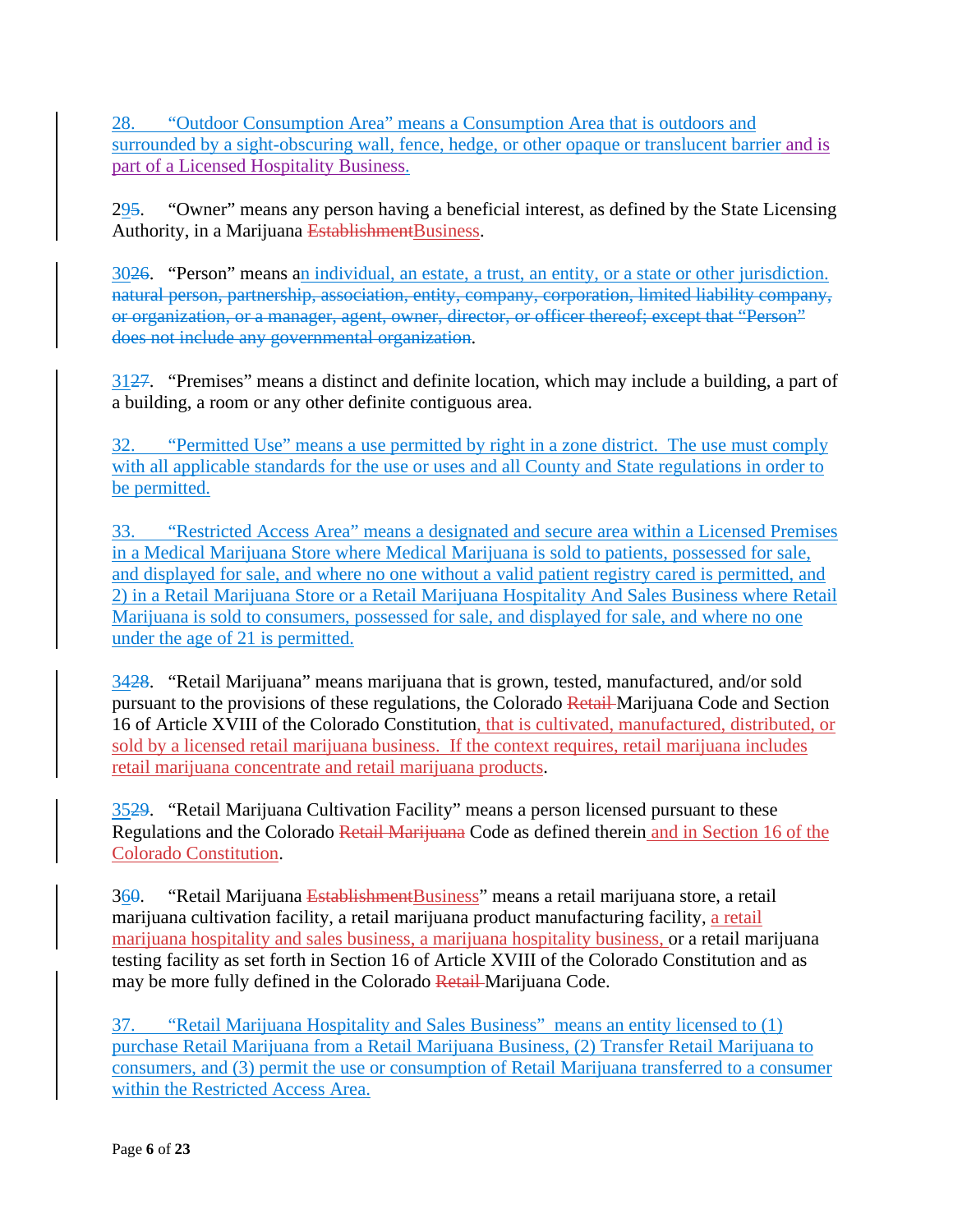384. "Retail Marijuana-Infused Products Manufacturer" means a person licensed pursuant to these Regulations and the Colorado Retail Marijuana Code as defined therein.

392. "Retail Marijuana Store" means a person licensed pursuant to these Regulations and the Colorado Retail Marijuana Code as defined therein.

33. "Retail Marijuana Testing Facility" means a person licensed pursuant to these Regulations and the Colorado Retail Marijuana Code as defined therein.

340. "Sale" or "Sell" includes to exchange, barter, or traffic in, to solicit or receive and order except through a licensee licensed under these Regulations, to deliver for value in any way other than gratuitously, to peddle or possess with intent to sell, or to traffic in for any in for any consideration promised or obtained directly or indirectly.

4136. "State Licensing Authority" means the authority created for the purpose of regulating and controlling the licensing of the cultivation, manufacture, distribution, testing and sale of marijuana in this State pursuant to the Colorado Marijuana Code.

4237. "Storage Warehouse" shall mean a premise permitted to store marijuana pursuant to these Regulations, the Adams County Development Standards and Regulations, and the Colorado Marijuana Code.

# **Part II. Local Licensing Authority**

### **Section 2.01 Establishment of Local Licensing Authority**

The Board of County Commissioners or its designee shall serve as the licensing authority for medical marijuana and retail marijuana for the purpose of regulating and controlling the licensing of the cultivation, manufacture, distribution, testing and/or sale of medical marijuana, retail marijuana, medical marijuana-infused products, and/or retail marijuana-infused products in unincorporated Adams County; and is hereby designated to act as the local licensing authority for Adams County within the meaning of the Colorado Marijuana Code.

#### **Section 2.02 Powers**

2.02.01 The Local Licensing Authority shall have all of the powers described the Colorado Marijuana Code, including, but not limited to, to hear and determine at a public hearing any applications for a local license, any contested local license denial, and complaints against a Licensee, and administer oaths and issue subpoenas to require the presence of person and the production of papers, books, and records necessary to the determination of any hearing so held.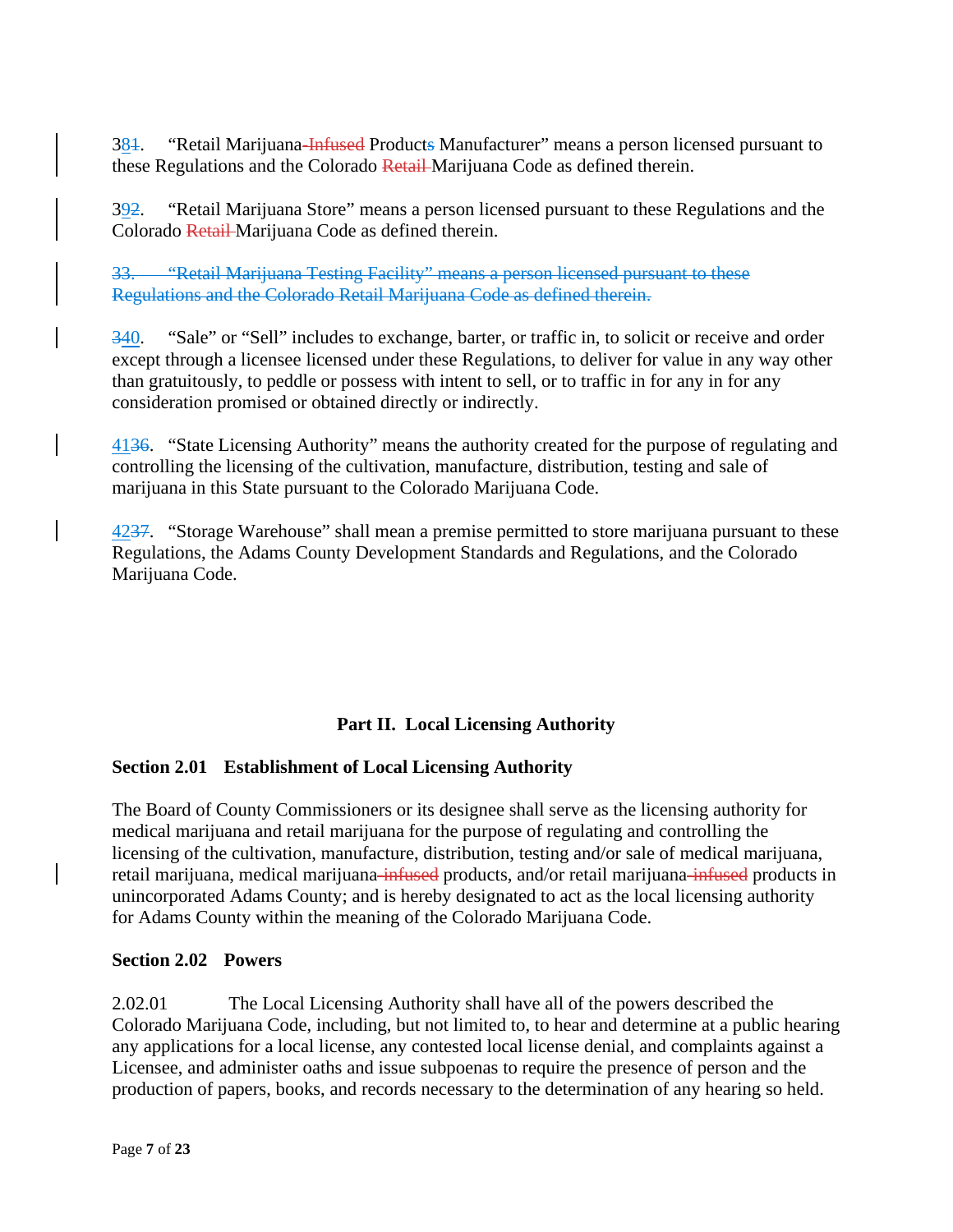2.02.02 The Local Licensing Authority shall have the power and authority to suspend, fine, restrict or revoke such licenses upon a violation of these Regulations, or any rules promulgated pursuant to these Regulations and/or upon a violation of the provisions of Colorado Marijuana Code.

2.02.03 Nothing in these Regulations shall be construed to limit a law enforcement agency's ability to investigate unlawful activity in relation to a license issued pursuant to these Regulations.

# **Part III. Types of Licenses**

#### **Section 03.01 Licenses**

03.01.01 The Local Licensing Authority is authorized to issue the following types or classes of licenses for the purpose of regulating Marijuana BusinessesEstablishments. The Local Licensing Authority, in its discretion, and upon application in the prescribed form made to it, may issue and grant to an applicant a Marijuana BusinessEstablishment license subject to the provisions and restrictions provided in these Regulations, from any of the following classes:

- 1. Medical Marijuana CenterStore License;
- 2. Medical Marijuana Optional Premises Cultivation-Facility Operation License;
- 3. Medical Marijuana Infused Products Manufacturing Facility License;
- 4. Retail Marijuana Store License;
- 5. Retail Marijuana Cultivation Facility License;
- 6. Retail Marijuana Product Manufacturing Facility License;
- 7. Retail Marijuana Testing Facility License;
- 8. Marijuana Hospitality Business License
- a. Mobile Premises License
- 9. Retail Marijuana Hospitality and Sales Business License

### **Part IV. Applications: Procedures, Hearings and Determinations**

### **Section 04.01 Application Procedures**

04.01.01 The Local Licensing Authority or its designee shall be the administrative agent for the purposes of disseminating applications for licenses pursuant to these Regulations and related materials, for the purpose of receiving applications and fees and for the purpose of making determinations of completeness. Upon receipt of a Marijuana EstablishmentBusiness application, the Local Licensing Authority or its designee shall review the application for completeness.

04.01.02 An application for a license shall be filed with the State Licensing Authority on forms provided by the State Licensing Authority, and shall contain such information as the State Licensing Authority may require, and with the Local Licensing Authority on any additional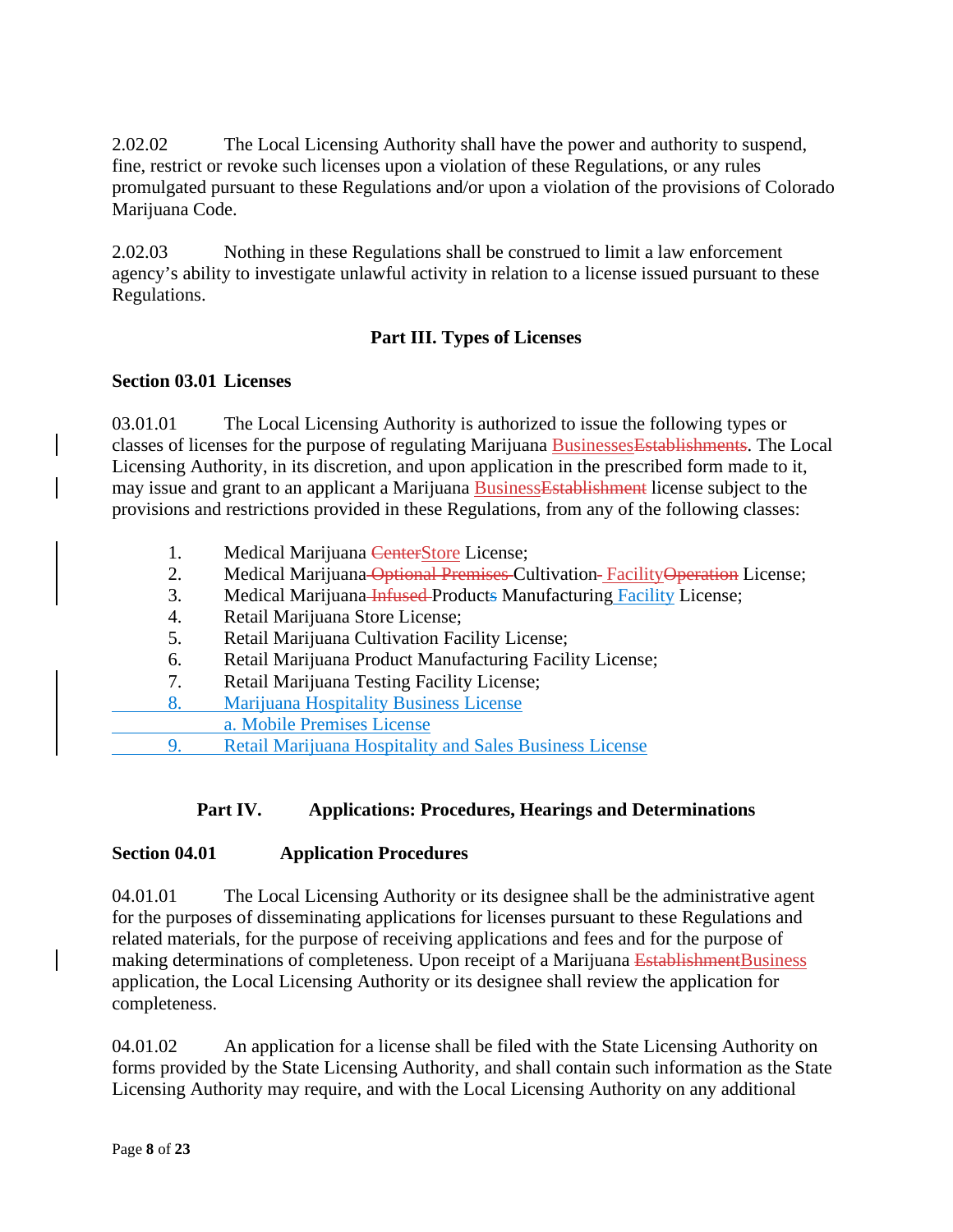forms as the Local Licensing Authority may require. Each application and any supporting documentation or submittals shall be verified by the oath or affirmation of the persons submitting the application and any other person as may be prescribed by the State or Local Licensing Authority.

04.01.03 An applicant shall file at the time of application for a license pursuant to these Regulations an application for a Building Permit and/or a Change-in-Use Permit and plans and specifications for the interior of the building if the building to be occupied is in existence at the time of the application. If the building is not in existence at the time of the application, the applicant shall file a plot plan and a detailed sketch for the interior and shall further submit an architect's drawing of the building to be constructed. The local or State licensing authority may impose additional requirements necessary for making a determination of completeness and further submission of the application to the Local Licensing Authority for consideration of approval.

04.01.04 An applicant shall file with the Local Licensing Authority the following at the time of application for a license pursuant to these Regulations:

1. Address of the proposed licensed premises

Name, address, and date of birth of all applicants, including any trade names or assumed names of any related businesses, and the name, address, date of birth and fingerprints of any manager for which the application is being made. In the event of an entity applicant, the form shall also contain the name, address, and date of birth for all persons who own ten (10) percent or more of the entity or will receive ten (10) percent or more of the profits of the entity;

3. A statement of whether or not any person holding any ownership interest has: a. Been denied an application for a Marijuana Establishment license by the

state in this or any other jurisdiction or had such a license suspended or revoked; and b. Been convicted of a felony or has completed any portion of a sentence due to a felony charge within the preceding five (5) years.

14. An operating plan for the proposed Marijuana BusinessEstablishment including the following information:

a. A description of the products and services to be provided by the facility.

b. A floor plan showing all interior dimensions of the licensed premises and the layout of the Marijuana EstablishmentBusiness, including all limited access areas, areas of ingress and egress, and all security cameras. Such floor plan shall also show the principal uses of the floor area depicted therein; for cultivation facilities, such floor plan shall distinguish all dimensions of areas in which plants are located; for hospitality businesses or retail hospitality and sales businesses, location of proposed designated hospitality area where the privileges of the hospitality license may be exercised;

c. Proof of possession or permission detailing the applicant's right to use the designated hospitality area for the purpose of permitting marijuana consumption;

cd. A description of the design of the businessestablishment evidencing that the design conforms to applicable Adams County laws and regulations;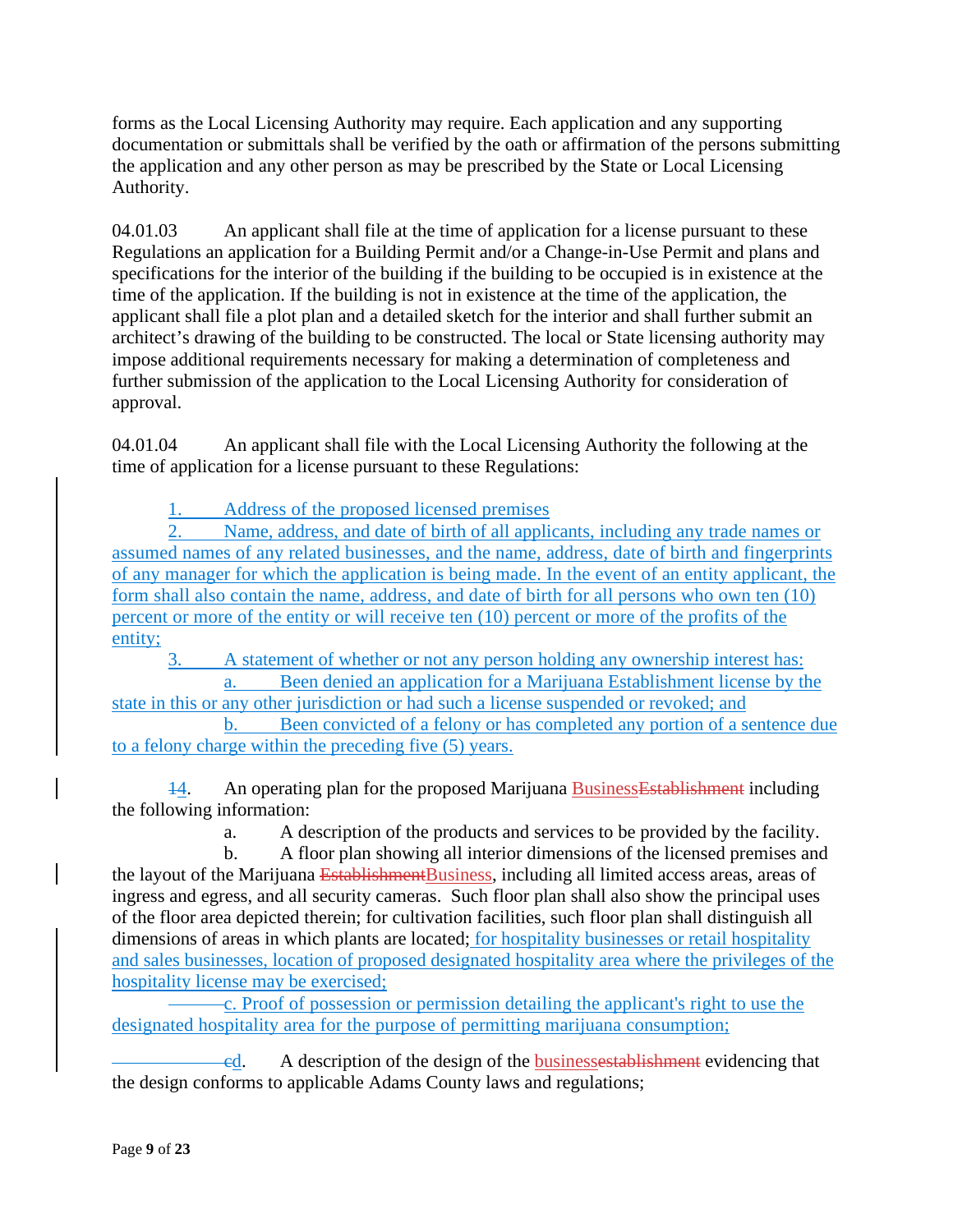de. A security plan indicating how the applicant intends to comply with the requirements of the Colorado Marijuana Code;.

f. A detailed description as to how the applicant's employees and agents would prevent underage persons from entering the designated hospitality area;

g. The applicant's employee training manual or employee policy addressing issues related to the consumption of both alcohol and marijuana, as applicable, as well as strategies and procedures for identifying and responding to the potential over-intoxication of consumers;

1. Employees shall be trained regarding the various products sold at the Retail Hospitality and Sales Business, including potency of the products, absorption time, and effects of the products;

2. Employees shall educate all customers as to the items mentioned in subsection (1) in an effort to ensure responsible consumption;

h. A description of the proposed hours of operation;

i. A health and sanitation plan for hospitality businesses and retail hospitality and sales businesses that demonstrates how rental marijuana consumption accessories will be cleaned and sanitized prior to each rental, if the applicant intends to provide rental marijuana consumption accessories to consumers, within designated hospitality areas;

5. A Community Engagement Plan including the following information: a. The name, telephone number, and email address of the person affiliated

with the applicant who is responsible for neighborhood outreach and engagement.

b. An outreach plan to contact and engage residents and businesses in the local neighborhoods where any license is located.

c. A detailed description of any plan to create positive impacts in the neighborhoods where the licensed premises are located, which may include by way of example, participation in community service, volunteer service, and active promotion of any local neighborhood plans.

d. Written policies and procedures to timely address any concerns or complaints expressed by residents and businesses within the neighborhood surrounding the licensed premises.

Written policies and procedures designed to promote and encourage full participation in the regulated marijuana industry by people from communities that have previously been disproportionately harmed by marijuana prohibition and enforcement in order to positively impact those communities.

2. A statement of whether or not any person holding any ownership interest has: **Been denied an application for a Marijuana Establishment license by the** state in this or any other jurisdiction or had such a license suspended or revoked; and b. Been convicted of a felony or has completed any portion of a sentence due to a felony charge within the preceding five (5) years.

6. Mobile Premises

a. Each Mobile Premises is reaquired to obtain a separate license; b. The Marijuana Hospitality Business must provide the following information to the County regarding its Mobile Premises; 1. Documentation that the Mobile Premises is owned or leased by the

Marijuana Hospitality Business;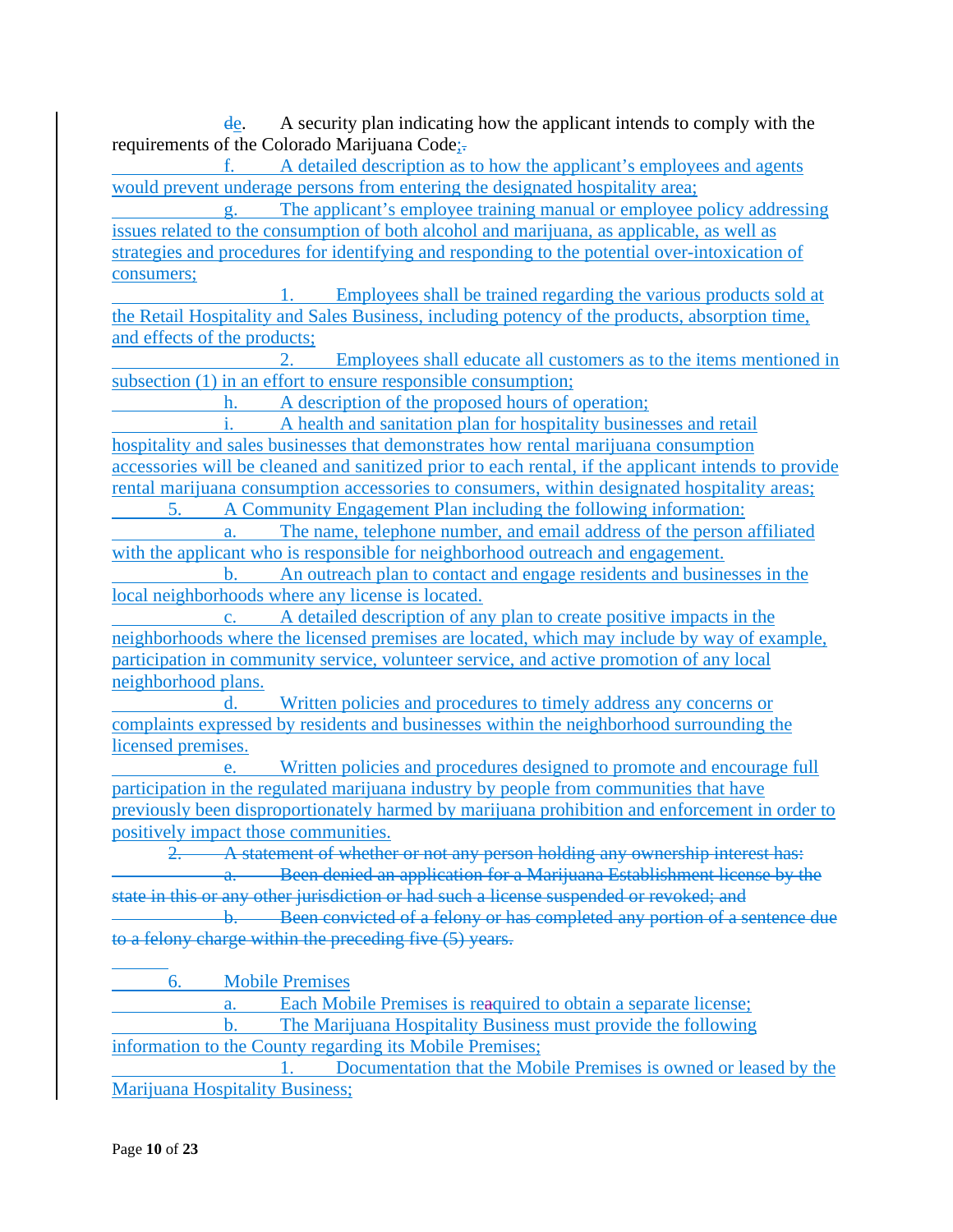2. The vehicle manufacture/make, model, and year associated with the Mobile Premises; 3. Proof that the Mobile Premises is equipped with a global position system capable of tracking the Mobile Premises; 4. Proof that the Mobile Premises is equipped with video surveillance inside of the Mobile Premises; 5. Proof that the Mobile Premises is equipped with proper screening

methods to ensure that the consumption activity is not visible outside the vehicle; 3

7. Proof that the applicant has completed and satisfied the Building Permit Review and/or Change-in-Use Permit Review as required by the Development Standards and Regulations of Adams County.

8. All licensing, operating, and other fees due and payable to operate a Marijuana BusinessEstablishment as determined by the Local Licensing Authority.

59. Any additional document(s) or information reasonably requested by the Local Licensing Authority.

610. Applications will be deemed submitted only when complete and when accompanied by the applicable fees. The Local Licensing Authority or its designee shall inform the applicant in writing of its determination of whether or not the application is complete within twenty (20) days of its receipt of the application. Such determination shall be expressed in writing and shall identify those matters which prevent the determination of completeness or which shall inform that the application has been accepted as being complete. An applicant who has been denied a determination of completeness may resubmit the application to correct any deficiencies in completeness.

### **Section 04.02 Hearings**

04.02.01 Upon receipt of an application for a license and upon a determination by the Local Licensing Authority that the same is complete in accordance with these regulations, the Local Licensing Authority shall schedule a public hearing upon the application to be held not less than thirty (30) days after the date of the determination of completeness. The Local Licensing Authority shall post and publish public notice of such hearing not less than ten days prior to the hearing. Public notice shall be given by the posting of a sign in a conspicuous place on the premises for which application has been made and, further, by publication in a newspaper of general circulation in Adams County. Notice given by posting shall include a sign of suitable material, not less than twenty-two inches wide and twenty-six inches high, composed of letters not less than one inch in height and stating the type of license applied for, the date that the application has been determined to be complete, the date of the hearing, the name and address of the applicant and such other information as may be required to apprise the public of the nature of the application. The sign shall also contain the names and addresses of the officers, directors, or managers of the facility to be licensed. The notice given by publication shall contain the same information. If the building in which the marijuana is to be manufactured, cultivated, or sold, tested or consumed is in existence at the time of the application, a sign shall be posted in such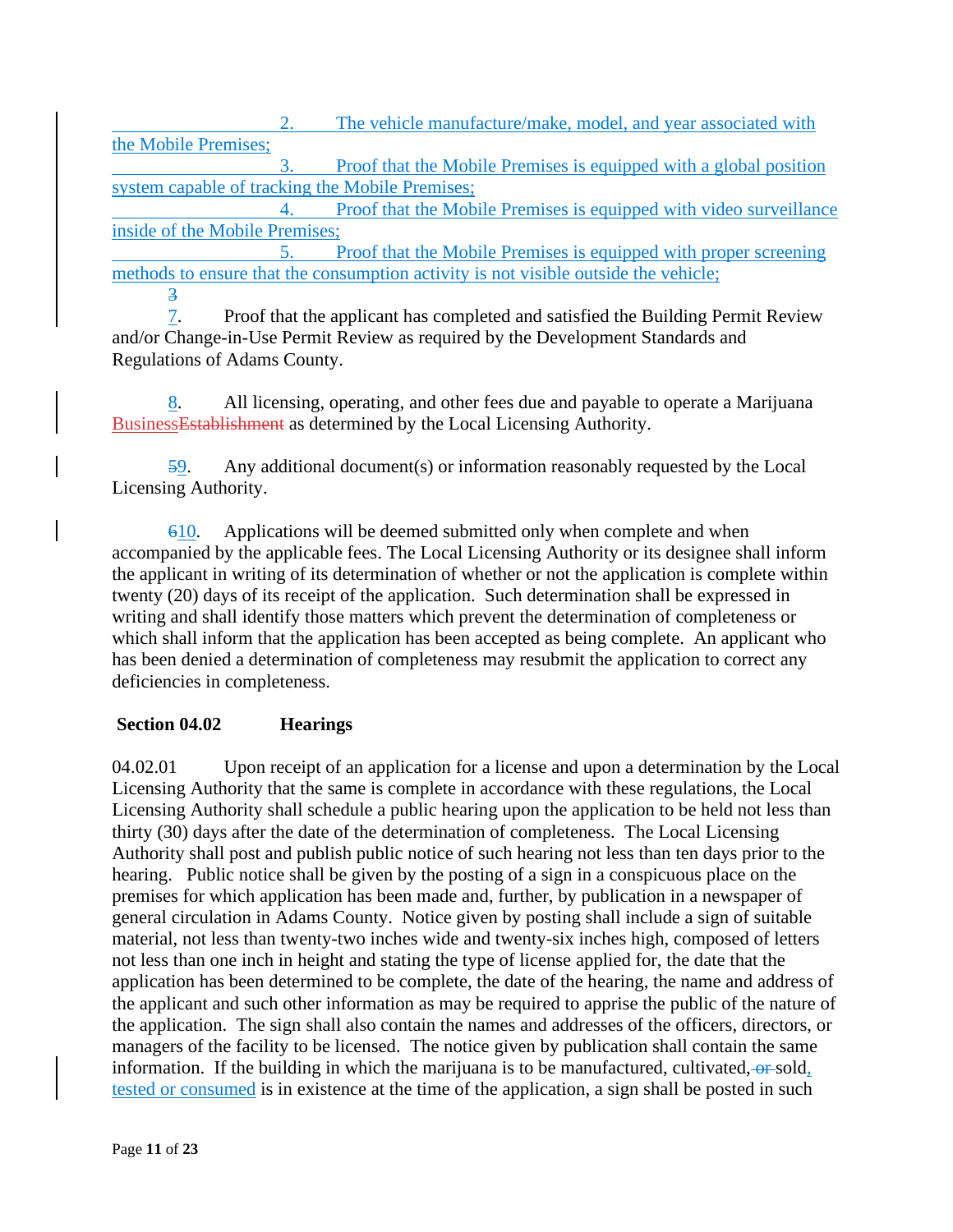place so as to be conspicuous and plainly visible to the general public. If the building is not yet constructed at the time of application, the applicant shall post a sign at the premises upon which the building is to be constructed in such a manner that the notice shall be conspicuous and plainly visible to the general public.

04.02.02 No less than ten days prior to the date of a scheduled public hearing on a license application, the Local Licensing Authority shall make known, based upon its investigation to date, its findings concerning the initial requirements of an application and its preliminary findings concerning whether or not the same appears to meet the standards and requirements set forth in these Regulations. The writing shall be directed to the applicant and copies of the same shall be made available to other parties of interest. Nothing in the initial findings issued prior to the hearing shall conclusively bind the Local Licensing Authority who after the hearing has the authority to issue or refuse to issue a license for good cause in accordance with the terms and provisions and conditions and standards of these regulations and those set forth in State law and regulation.

## **Section 04.03 Determinations.**

04.03.01 Prior to making its final decision approving or denying the application, the Local Licensing Authority may consider the facts and evidence adduced as a result of its preliminary investigation as well as any other facts pertinent to the type of license for which application has been made, including the number, type and availability of Marijuana Businesses Establishments located in or near the premises under consideration, and any other pertinent matters affecting the qualifications of the applicant for the conduct of the type of business proposed and whether the applicant will comply with these Regulations and the Colorado Marijuana Code.

04.03.02 Within 30 days after the public hearing, the Local Licensing Authority shall issue its decision approving or denying an application for local licensure. The decision shall be in writing and shall state the reasons for the decision. The Local Licensing Authority shall send a copy of the decision by certified mail to the State and to the applicant at the address shown on the application. Any decision approving a license application may include certain conditions imposed by the Local Licensing Authority in addition to compliance with all of the terms and conditions of these Regulations and compliance with State law and regulation.

04.03.04 The Local Licensing Authority may deny any application for a license that is not in compliance with these Regulations, the Colorado Marijuana Code, any other applicable state or local law or regulation, or for good cause. Notwithstanding, the Local License Authority may issue a conditional license.

04.03.05 In the event that the Local Licensing Authority approves an application, the license shall not issue until the building in which the business is to be conducted is ready for occupancy with such furniture, fixtures, and equipment in place as are necessary to comply with the applicable provisions of State law and regulations promulgated pursuant thereto; and then only after the Local Licensing Authority has inspected the premises to determine that the applicant has complied with the architect's drawing and the plot plan and the detailed sketch for the interior of the building submitted with the application.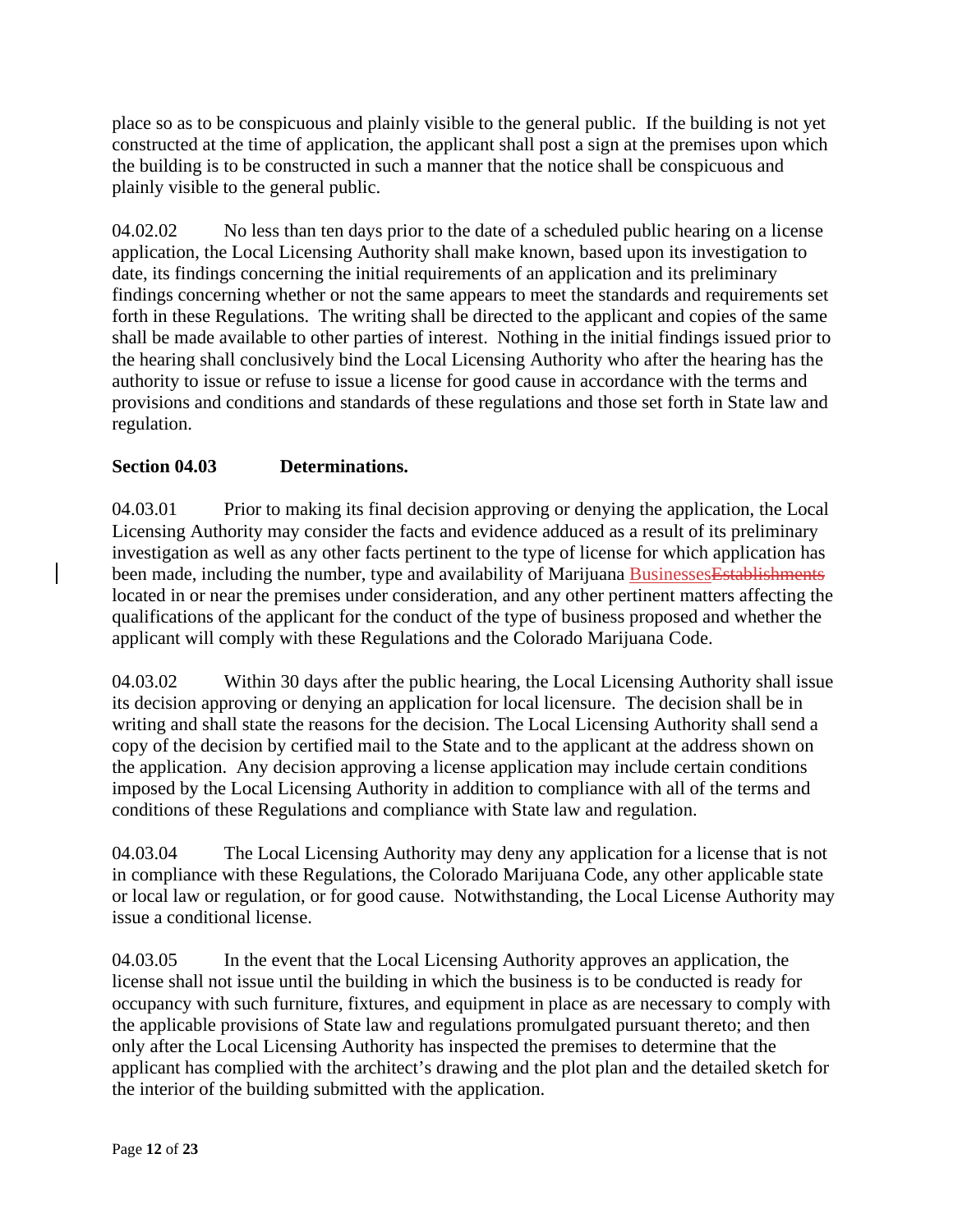## **Part V. Standards**

#### **Section 05.01 Licensing Standards**

05.01.01 A license provided by these Regulations shall not be issued to or held by any person or entity prohibited as licensees under any Local or State law, rule or regulations.

05.01.02 The Local Licensing Authority shall not receive or act upon an application for the issuance of a local license pursuant to these Regulations:

1. Until it is established that the applicant is, or will be, entitled to possession of the premises for which application is made under a lease, rental agreement or other arrangement for possession of the premises, or by virtue of ownership of the premises;

2. For a location in an area where the cultivation, manufacture, distribution, storage, testing, sale and/or consumptionsale of marijuana as contemplated herein is not expressly permitted under the provisions of the Adams County Development Standards and Regulations.

3. For a location that does not meet and comport with the distance, isolation and/or separation distances required for the cultivation, manufacture, distribution, storage, testing, sale and/or consumptionsale of marijuana as contemplated herein under the provisions of the Adams County Development Standards and Regulations.

05.01.03 The Local Licensing Authority may, in its discretion, deny the grant of a license provided by these Regulations to any person or entity who has prior to or on the date of the application made misrepresentations concerning the business for which the license is being sought on the application or on any of the submittals made with an application.

05.01.04 The Local Licensing Authority may deny a license if the evidence presented does not establish that the premises upon which the license is to be located can be operated by the licensee in a manner that will not adversely affect the public health or welfare or the safety of the immediate neighborhood in which the establishment is to be located or for good cause. The Local Licensing Authority may place conditions upon the approval of any license which are reasonably related to the furtherance, in the opinion of the Local Licensing Authority, and protection of the health, safety and welfare of the neighborhood in which the establishment is to be located and of the general public.

05.01.05 Prior to granting a license, the Local Licensing Authority may further consider all of the requirements of these Regulations, the Colorado Marijuana Code, any applicable state or local law or regulation, and all other reasonable restrictions that are or may be placed upon the licensee by the Licensing Authority.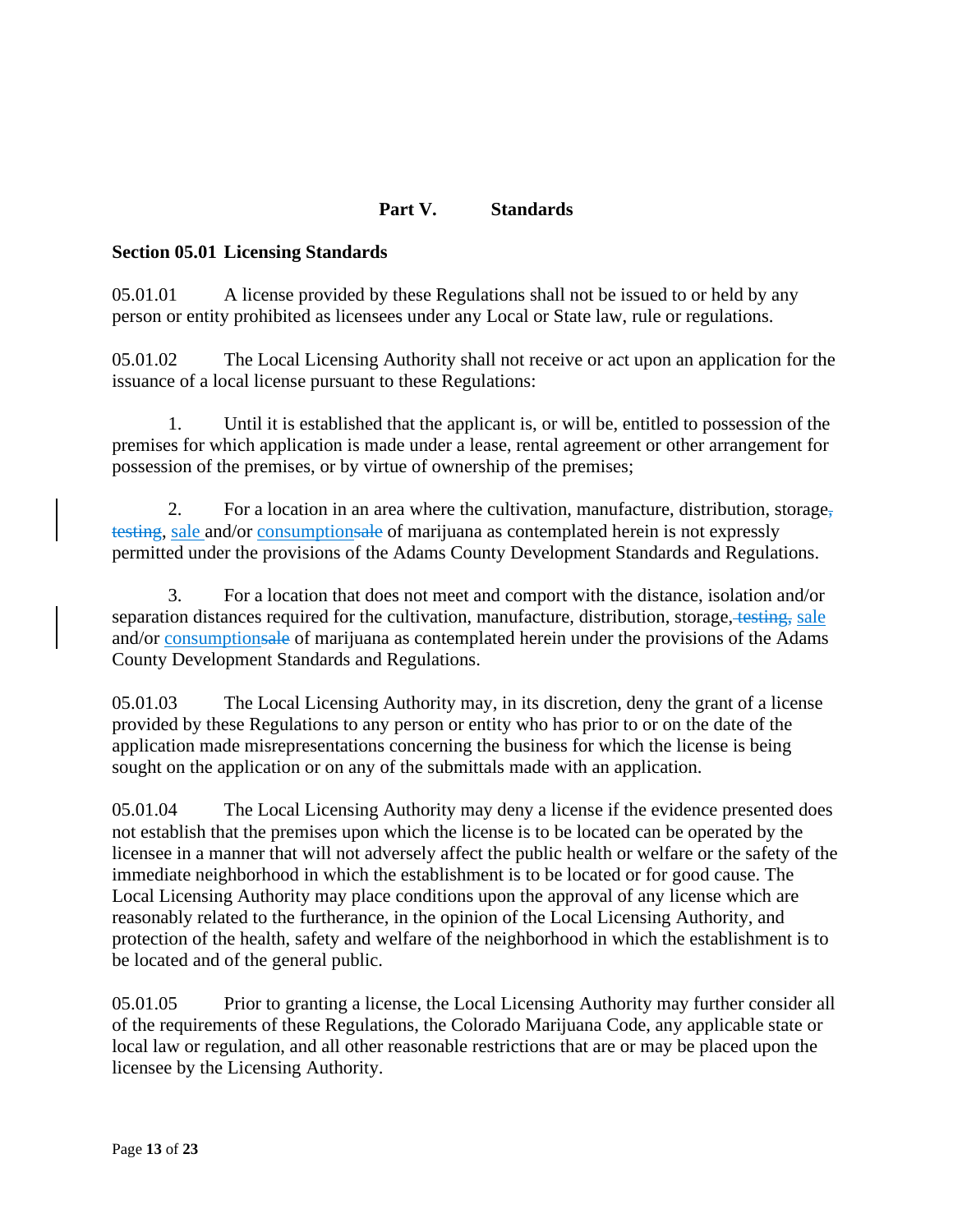05.01.06 No license otherwise approved pursuant to these Regulations shall be issued until the license, application fees and any licensing or operating fees due to the State of Colorado and/or the County of Adams have been fully paid and received. Licenses granted pursuant to these Regulations shall be valid for a period not to exceed one year from the date of issuance unless revoked or suspended pursuant to these Regulations and/or pursuant to the provisions of State law and regulation.

05.01.07 The Local Licensing Authority in its discretion may revoke or elect not to renew any license if it determines that the licensed premises have been inactive, without good cause, for a period of at least one year.

05.01.08 A license provided and issued pursuant to these Regulations shall specify the date of issuance, the period of licensure (1 year from the date of issuance), the name of the licensee and the premises licensed. The licensee shall conspicuously place the license at all times on the licensed premises or upon an optional premises license pursuant hereto.

05.01.09 The Local Licensing Authority shall issue a license under this article when, after thorough consideration of the application, and from review of such other information as required by these Regulations or the Marijuana Code, the Authority determines that the applicant complies with all of the requirements of these Regulations and the Colorado Marijuana Code.

## **Section 05.02 Operation Standards**

05.02.01 A Medical Marijuana EstablishmentBusiness shall not acquire, possess, cultivate, deliver, transfer, transport, supply, or dispense marijuana for any purpose except to assist the patients as defined by Section 14(1) of Article XVIII of the Colorado Constitution or other applicable state law.

05.02.02 A Retail Marijuana Business Establishment shall not acquire, possess, cultivate, deliver, store, test, transfer, transport, supply, or dispense marijuana for any purpose except as permitted by the Colorado Retail Marijuana Code.

05.02.03 Each person licensed pursuant to these Regulations shall keep and maintain all records specified in the Colorado Marijuana Code and shall make the same open, at all times, during business hours for the inspection and examination of the Local Licensing Authority or its duly authorized representatives. A failure to maintain such records and to allow for inspection of the same as well as a failure to allow the inspection of the licensed premises by the Local Licensing Authority-shall constitute a violation of these Regulations and such violation may, in the discretion of the Local Licensing Authority, form or constitute the basis for a summary suspension, a suspension, fines and/or revocation of the licensee's license.

05.02.04 No medical marijuana centerstore or retail marijuana store approved pursuant to these Regulations may sell marijuana at any time except between the hours of 8:00am to 7:00pm for a medical marijuana centersStore and between the hours of 98:00am to 910:00pm for a retail marijuana store, unless a more restrictive time is set by the Colorado Marijuana Code.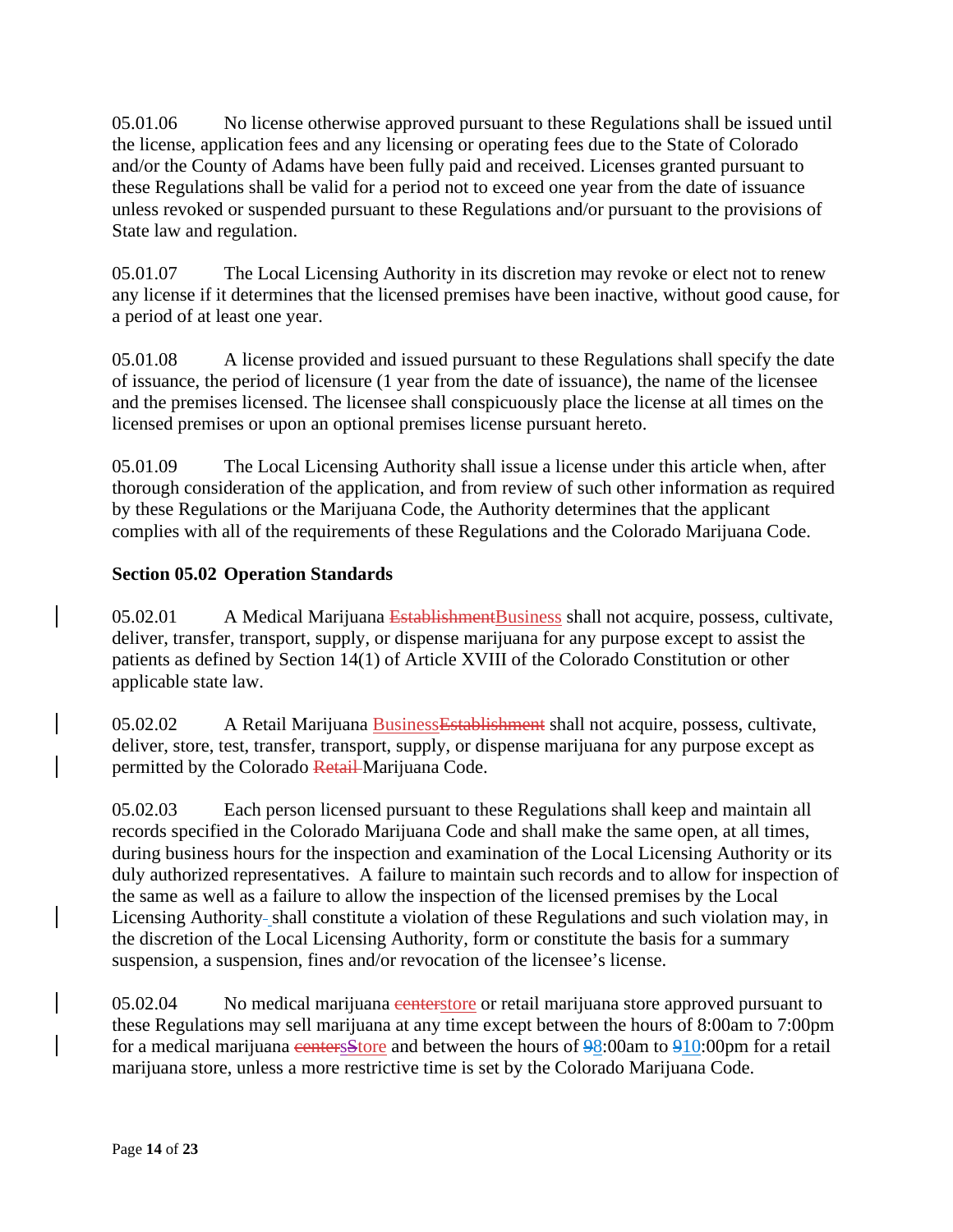05.02.05 All sales receipts at retail marijuana stores shall contain the Statement, "It is illegal to transfer or sell marijuana or marijuana products to anyone under the age of 21."

05.02.06 All Retail Marijuana Businesses Establishments shall post a sign in a conspicuous location stating:

IT IS ILLEGAL TO SELL OR TRANSFER MARIJUANA TO ANYONE UNDER THE AGE OF TWENTY-ONE. IT IS ILLEGAL TO SEND OR TRANSPORT MARIJUANA TO ANOTHER STATE. THE POSSESSION OF MARIJUANA REMAINS A CRIME UNDER FEDERAL LAW.

05.02.07 A Marijuana BusinessEstablishment shall be equipped with a proper odor absorbing ventilation and exhaust system that filters the odor of marijuana generated inside of the Marijuana Business so that it is not detected outside the property or lease area boundaries, or anywhere on adjacent property or public rights-of-way, or within any other unit located within the same building as the marijuana use. A Marijuana Hospitality Business and Retail Marijuana Hospitality and Sales Business shall ensure the hospitality area is a well-ventilated private area that is partitioned off from access to all other areas of the business and is designed to prevent the flow of smoke to any other area of the business.

05.02.08 All Marijuana Establishment Businesses, including but not limited to any places where marijuana is grown, stored, cultivated, sold, tested or dispensed or consumed, shall be subject to inspection by the Board of County Commissioners or Local Licensing Authority or its designee, and any other state or local law enforcement personnel during all business hours or other times of apparent activity, for the purpose of inspection or investigation. The Local Licensing Authority and its designee may conduct unannounced or covert compliance inspections. For examination of any inventory or books and records required to be kept by the licensees, access shall be given during business hours. Where any part of the licensed premises consists of a locked area, upon demand to the licensee, such area shall be made available for inspection without delay and, upon request by authorized representatives of the Local Licensing Authority, the licensee shall open the area for inspection. Each licensee shall retain all books and records necessary to show fully the business transactions of the licensee for a period of the current tax year and the three immediately prior tax years and these records shall be made available to the Adams County Finance Department or its designee for the purposes of determining compliance with the requirements of any county sales tax.

05.02.09 Marijuana Hospitality Businesses and Retail Marijuana Hospitality and Sales Businesses shall do the following to encourage appropriate patron conduct:

Make an announcement at closing requesting patrons to respect the residents of any adjacent residential neighborhoods by being quiet when leaving;

2. Post signs at locations clearly visible within the hospitality area and at any on-site parking areas, requesting patrons to respect residents of any adjacent residential neighborhoods by being quiet when leaving;

3. Cut off service to impaired patrons and provide information regarding car services.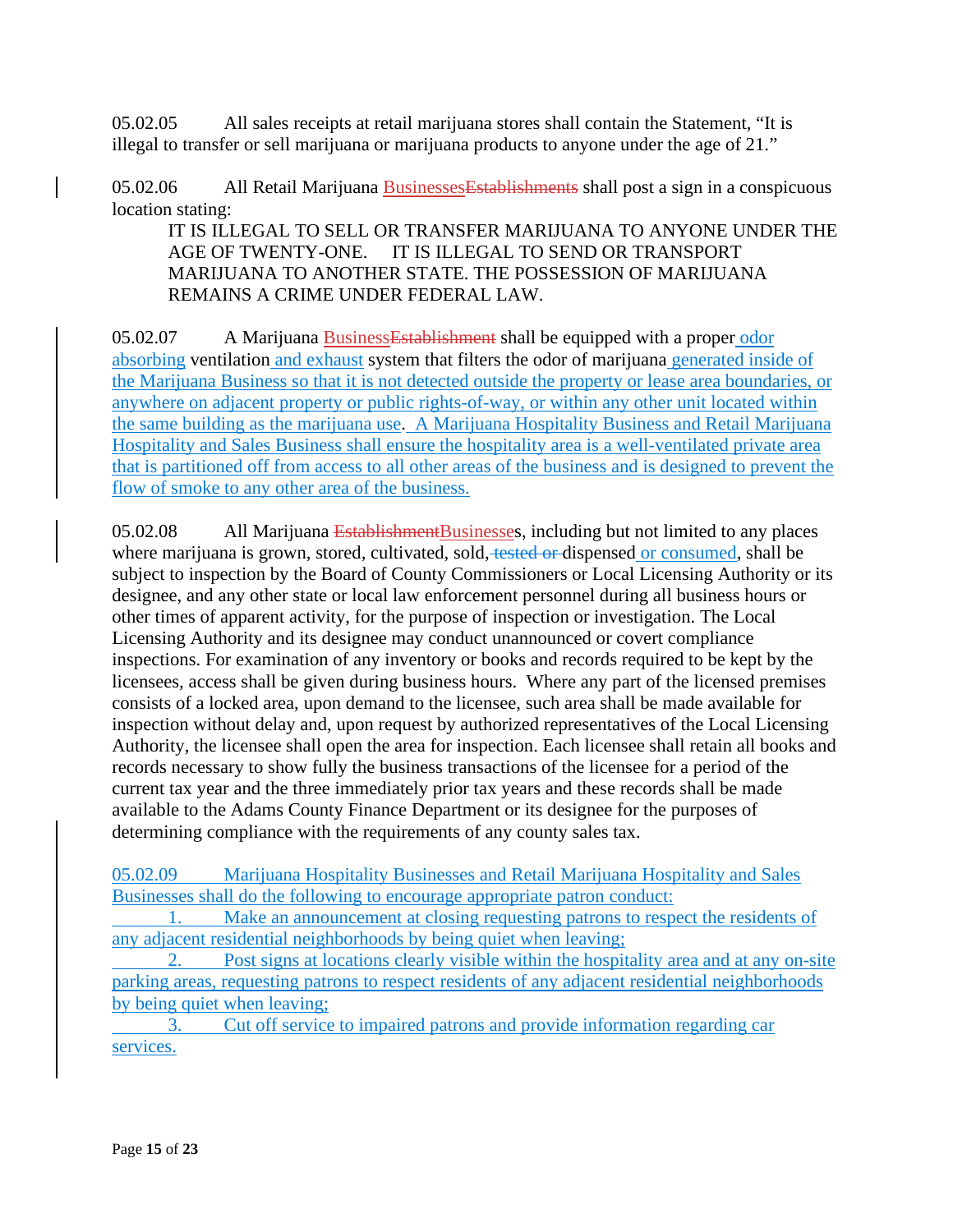05.02.10 Marijuana Hospitality Businesses and Retail Marijuana Hospitality and Sales Businesses shall post signs on the exterior of the building near the entrance with the name and phone number of an on-site community relations employee to notify if there are operational problems with the business. In addition, the name and phone number of the community relations employee shall also be provided to the Local Licensing Authority and law enforcement.

05.02.11 The Marijuana Hospitality Business with a Mobile Premises shall designate and maintain a fixed place of business in unincorporated Adams County that is separate from the Mobile Premises.

## **Part VI. Duties of Licensee**

### **Section 06.01 Possession of Licensed Premises**

At all times subsequent to the issuance of a license under Regulations, a licensee shall possess and maintain possession of the premises or optional premises for which the license is issued by ownership, lease, rental or other arrangement for possession and use of the premises.

### **Section 06.02 Notice of Changes**

06.02.01 A licensee of a license issued pursuant to these Regulations shall report each transfer or change of financial interest in the license and/or the licensee to the Local Licensing Authority prior to any such transfer or change pursuant to and in accordance with the provisions of the Colorado Marijuana Code. A report shall be required for transfers of capital stock of any corporation regardless of size, for transfers of member interests of any limited liability company regardless of size, and for any transfer of an interest in a partnership or other entity or association regardless of size.

06.02.02 A Marijuana BusinessEstablishment shall notify the Local Licensing Authority in writing within ten (10) days after an owner, officer, or employee ceases to work at, manage, own or otherwise be associated with the operation. The owner, officer or employee shall surrender his or her identification card to the State Licensing Authority on or before the date of notification. A licensed operation shall also notify the Local Licensing Authority in writing of the name, address, and date of birth of an owner, officer, manager or employee within ten (10) days of the new owner, officer or employee begins working at, managing, owning or being associated with the operation.

06.02.03 A Licensee shall notify the Local Licensing Authority in writing if its state license of the same type for the same type of activity at the same Location as that issued by the Local Licensing Authority has been denied, expired, renewed, revoked or transferred within three days of the change.

### **Section 06.03 Publicly Display Licenses**

The Licensee shall conspicuously display the local and the state issued licenses at all times on the Licensed Premises.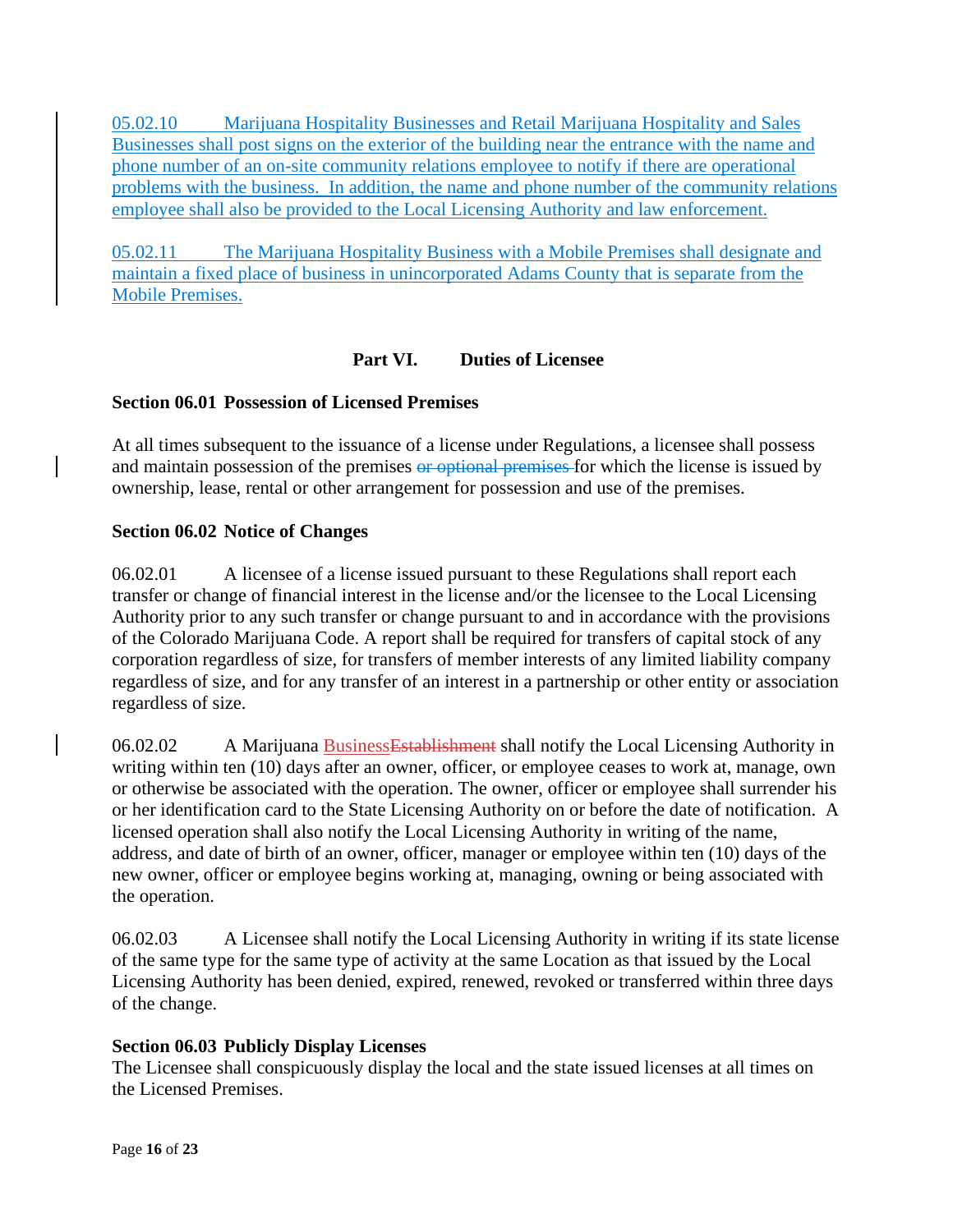## **Part VI. License Renewals**

## **Section 06.01. Renewal Requirements**

06.01.01 A licensee shall apply for the renewal of an existing license to the Local Licensing Authority not less than 45 days prior to the date of the expiration of the license. Except as hereinafter provided, the Local Licensing Authority shall not accept an application for renewal of a license after the date of expiration.

06.01.02 The Local Licensing Authority may, in its discretion, schedule a hearing on the application for renewal if the licensee has had complaints filed against it, if the licensee has a history of violation(s), or if the licensee has committed any unlawful acts and/or if there are allegations against the licensee that would constitute good cause as that term is defined herein. In the event that a hearing is scheduled, notice of such hearing shall be posted on the licensed premises for a period of 10 days prior to the hearing and the applicant shall be notified of such hearing at least 10 days prior to the hearing. The hearing and the more specific requirements of notice shall comport with the other provisions of these Regulations concerning public hearings. All renewal applications shall be approved by the Local Licensing Authority if no hearing is scheduled. The Local Licensing Authority may refuse to renew any license for good cause as that term is defined in these regulations. If an applicant has been denied a local medical marijuana license(s) and/or a local retail marijuana license(s), then that applicant shall be required to wait 12 months before re-applying for a local medical marijuana license(s) and/or a local retail marijuana license(s) at that location, unless waived by the Local Licensing authority

06.01.03 Notwithstanding the provisions of the previous subsections of these Regulations, a licensee whose license has expired for not more than 90 days may file a late renewal application upon the payment of a nonrefundable late license fee of seven thousand five hundred dollars (\$7500.00) to the Local Licensing Authority. A licensee who files a late renewal application and pays the requisite fee may continue to operate until the Local Licensing Authority has taken final action to approve or deny the licensee's late renewal application.

06.01.04 The Local Licensing Authority shall not accept a late renewal application more than 90 days after the expiration of the licensee's permanent annual license. A licensee whose license has been expired for more than 90 days shall not, under any circumstances, cultivate, manufacture, distribute, test or sell any marijuana until a new required license has been obtained.

# **Part VII. Transfer of Ownership**

### **Section 07.01 Transfer of Ownership Requirements**

07.01.01 A license granted under the provisions of this Chapter shall not be transferrable to any other person except as provided in this Chapter.

07.01.02 For a transfer of ownership, a license holder shall apply to the State and local licensing authorities on forms specifically prepared and furnished for this purpose by the State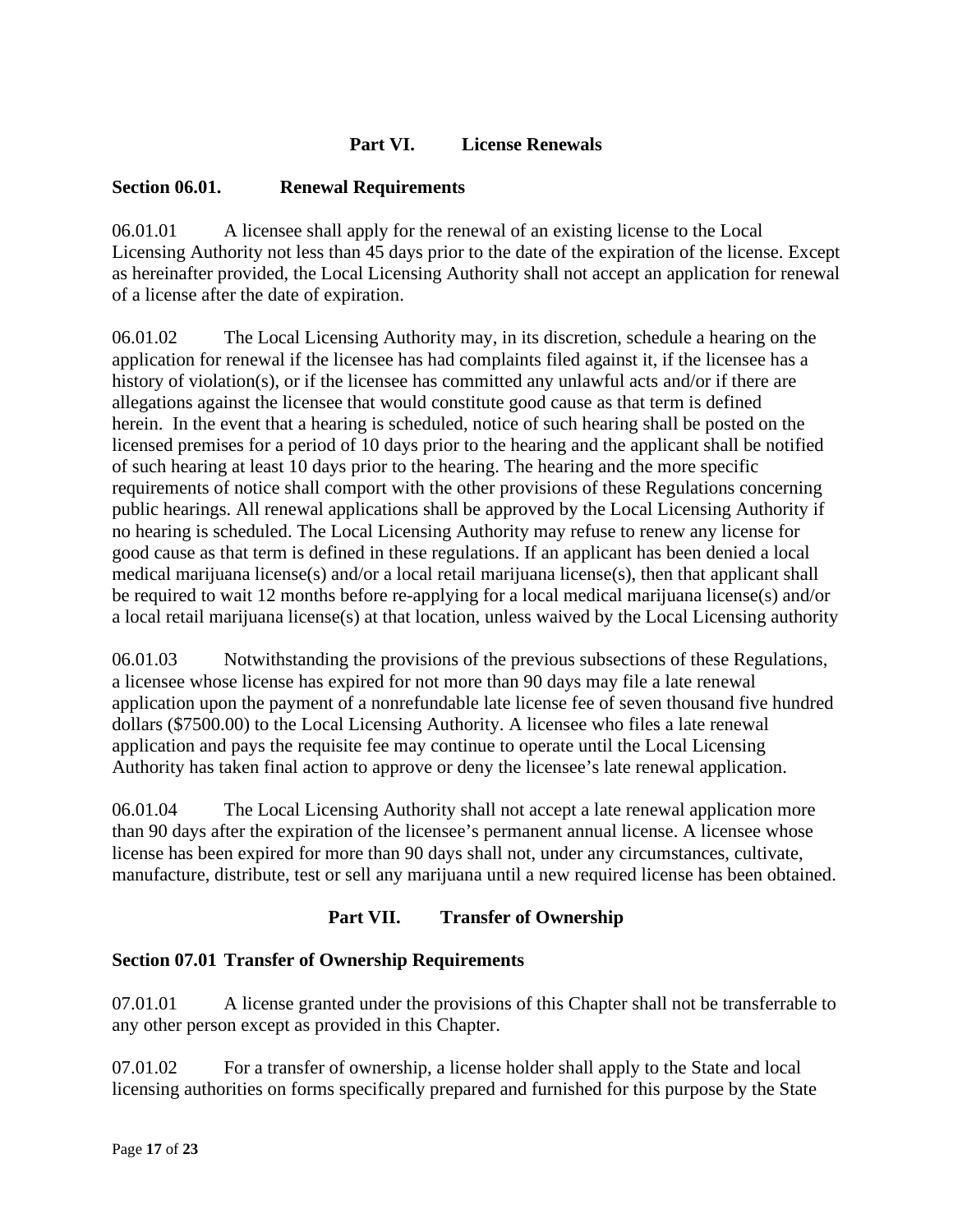Licensing Authority. In determining whether to permit a transfer of ownership, the Local Licensing Authority shall consider the requirements of the Colorado Marijuana Code. In addition, no application for a transfer of ownership will be considered by the Local Licensing Authority if, at the time of such application, the licensee is under a notice of violation or other unlawful acts issued by either the Local Licensing Authority or the State Licensing Authority.

07.01.03 The Local Licensing Authority may hold a hearing on a request for transfer of ownership, but not prior to the posting of a notice of said hearing on the licensed premises for a period of at least 10 days prior to the hearing and, further, a notice of the hearing must be issued to the applicant at least ten days prior to the hearing. Notice of such hearing and, further, the hearing itself, shall comply with the requirements for a hearing upon an application for a local license as are more particularly set forth in these Regulations.

# **Part VIII. Change of Licensed Location/ Modification of a Premise**

# **Section 08.01 Change of Licensed Locations Requirements**

08.01.01 A licensee may apply to the Local Licensing Authority to change the location previously approved for such license to any other place in unincorporated Adams County, but it shall be unlawful to cultivate, manufacture, distribute, test, store or sell or allow for consumption medical or retail marijuana at any such place or location until express permission to do so is granted by the State and the Local Licensing Authority.

08.01.02 A Retail Marijuana Establishment licensee in any Colorado jurisdiction may transfer its license to Adams County so long as the State approves the transfer and the applicant completes the application process set forth in these Regulations and otherwise complies with all the requirements of these Regulations and the Colorado Marijuana Code. It shall be unlawful to cultivate, manufacture, distribute, test, store or sell or allow for consumption medical or retail marijuana at any such place or location until express permission to do so is granted by the State and the Local Licensing Authority.

08.01.03 All changes in location shall be subject to all of the requirements for new applications under these Regulations including a public hearing and the Local Licensing Authority shall consider all reasonable restrictions that are placed upon the current license and/or which may be placed upon the new location by the Local Licensing Authority pursuant to the hearing process set forth in these Regulations and provided the new location complies with the provisions of the Adams County Development Standards and Regulations

# **Section 08.02** Modification of a Premise

08.02.1 Any major modification to a premise that significantly affects the operation of an establishment must be approved by the Local Licensing Authority in advance. In addition, any modification to a premise must comply with all applicable Adams County codes and regulations.

# **Part IX. Dual Operation**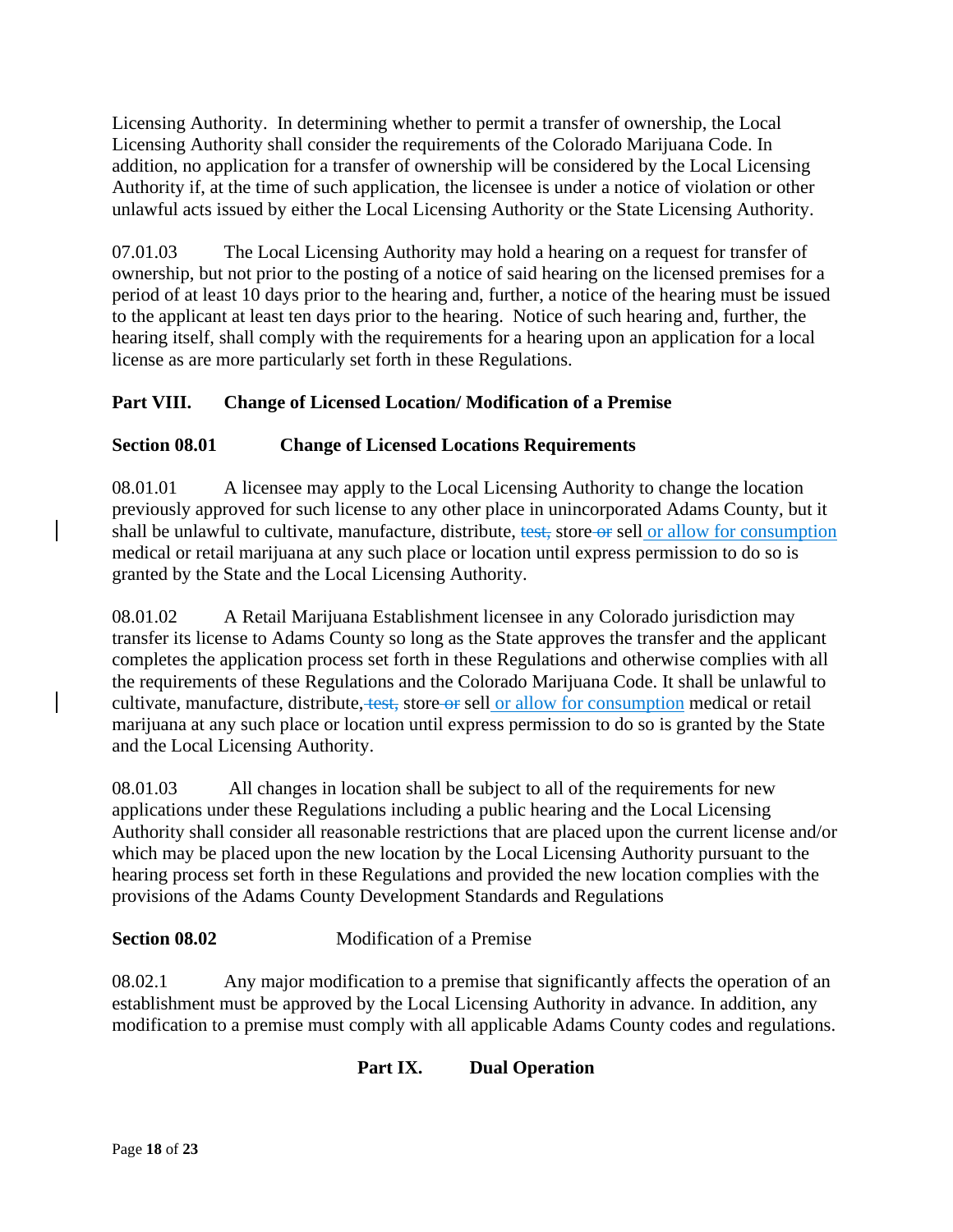#### **Section 09.01 Dual Operation Requirements**

09.01.01 A person who holds both a license to operate a Medical Marijuana BusinessEstablishment and a license to operate a Retail Marijuana BusinessEstablishment may operate both licenses in the same premises ("dual operation") provided the licensee meets the requirements of the Colorado Marijuana Code and these Regulations.

09.01.02 A medical marijuana storecenter licensee may also hold a retail marijuana store license and operate a retail business operation on the same licensed premises provided that the licensee does not authorize patients under the age of 21 years to be on the premises. The licensee must post signage that clearly states "You must be 21 years of age or older to enter this premises." The licensee may display both medical marijuana and retail marijuana on the same sales floor, provided the licensee maintains virtual separation of its inventory. A medical marijuana storecenter that authorizes medical marijuana patients under the age of 21 years to be on the premises cannot share its premises with a retail marijuana establishment and the two shall maintain distinctly separate licensed premises.

09.01.03 A medical marijuana optional premise cultivation facility operation-licensee may also hold a retail marijuana cultivation license on the same premises. Persons operating dual medical and retail cultivation operations shall maintain virtual separation of the facilities, marijuana plants, and marijuana inventory.

09.01.04 A medical marijuana-infused product manufacturer licensee may also hold a retail marijuana-infused product manufacturer license on the same premises. Persons operating a medical marijuana-infused products manufacturing business and a retail marijuana products manufacturing facility shall maintain virtual separation of the facilities, product ingredients, product manufacturing, and final product inventory.

09.01.05 No dual premises shall be permitted for a retail marijuana store or medical marijuana storecenter and each premise licensed hereto shall designate either a retail marijuana store or a medical marijuana storecenter.

**Part X. Fees**

#### **Section 10.01 Operating and Renewal Fees**

10.01.01 Operating fees and all other fees necessary for the administration, regulation, and implementation of these Regulations are as follows:

- 1. Initial Operating Fees
	- a. Medical Marijuana CenterStore: \$15,000.00
	- b. Medical Marijuana Optional Premise ? Cultivation Facility: \$15,000.00
	- c. Medical Marijuana Infused Product Manufacturing Facility: \$15,000.00
	- d. Retail Marijuana Store: \$15,000.00
	- e. Retail Marijuana Cultivation Facility: \$15,000.00
	- f. Retail Marijuana Infused Product Manufacturing Facility: \$15,000.00
	- g. Retail Marijuana Testing Facility: \$15,000.00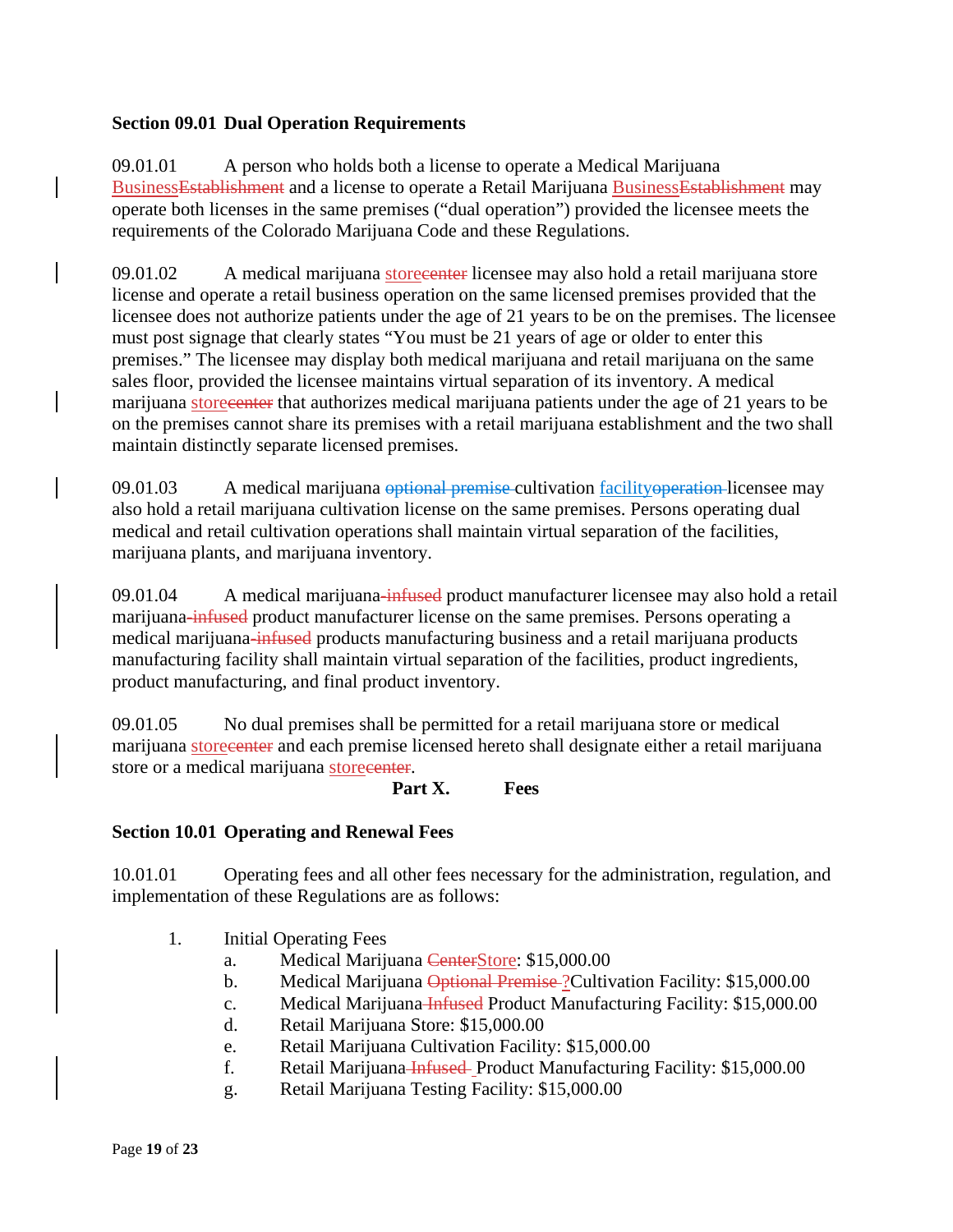| Retail Marijuana Hospitality and Sales Business: \$15,000.00 |
|--------------------------------------------------------------|
| Marijuana Hospitality Business: \$15,000.00                  |
| Each Mobile Premises: \$1,000.00                             |

- 2. Administrative Operating Fees
	- a. Change of Location Fee: \$15,000.00
	- b. Modification of Premises Fee: \$5,000
	- c. Change of Ownership: \$5,000.00

### 3. Annual Renewal Fees

- a. Medical Marijuana CenterStore: \$15,000.00
- b. Medical Marijuana Optional Premise ?Cultivation Facility: \$15,000.00
- c. Medical Marijuana Infused Product Manufacturing Facility: \$15,000.00
- d. Retail Marijuana Store: \$15,000.00
- e. Retail Marijuana Cultivation Facility: \$15,000.00
- f. Retail Marijuana Infused Product Manufacturing Facility: \$15,000.00
- g. Retail Marijuana Testing Facility: \$15,000.00
- h. Retail Marijuana Hospitality and Sales Business: \$15,000.00
	- i. Marijuana Hospitality Business: \$15,000.00
		- 1. Each Mobile Premises: \$1,000.00
- 4. Late Renewal Fees
	- a. Late Renewal fees for all allowed establishments: \$7,500

10.01.02 The Board of County Commissioners may revise application, license and operating fees by resolution.

10.01.03 The Local Licensing Authority by rule or regulation shall set the due dates for any fee due pursuant to these Regulations.

#### **Part XI. License Violations and Enforcement**

#### **Section 11.01 License Violations**

11.01.01 It is a violation of the terms and conditions of every license issued under these Regulations to cultivate, manufacture, distribute, store, test or sell, or allow for the consumption of marijuana, except in compliance with the terms, conditions, limitations and restrictions in Sections 14 and 16 of Article XVIII of the State Constitution, the Colorado Marijuana Code, all state laws, rules and regulations, the provisions of these Regulations, the provisions of the Adams County Development Standards and Regulations, and any conditions imposed on a license. In addition to any criminal charges or penalties that may be imposed by law enforcement, any licensee who commits any violation of this section shall be subject to a summary suspension, a suspension, fines, and/or a revocation of its license.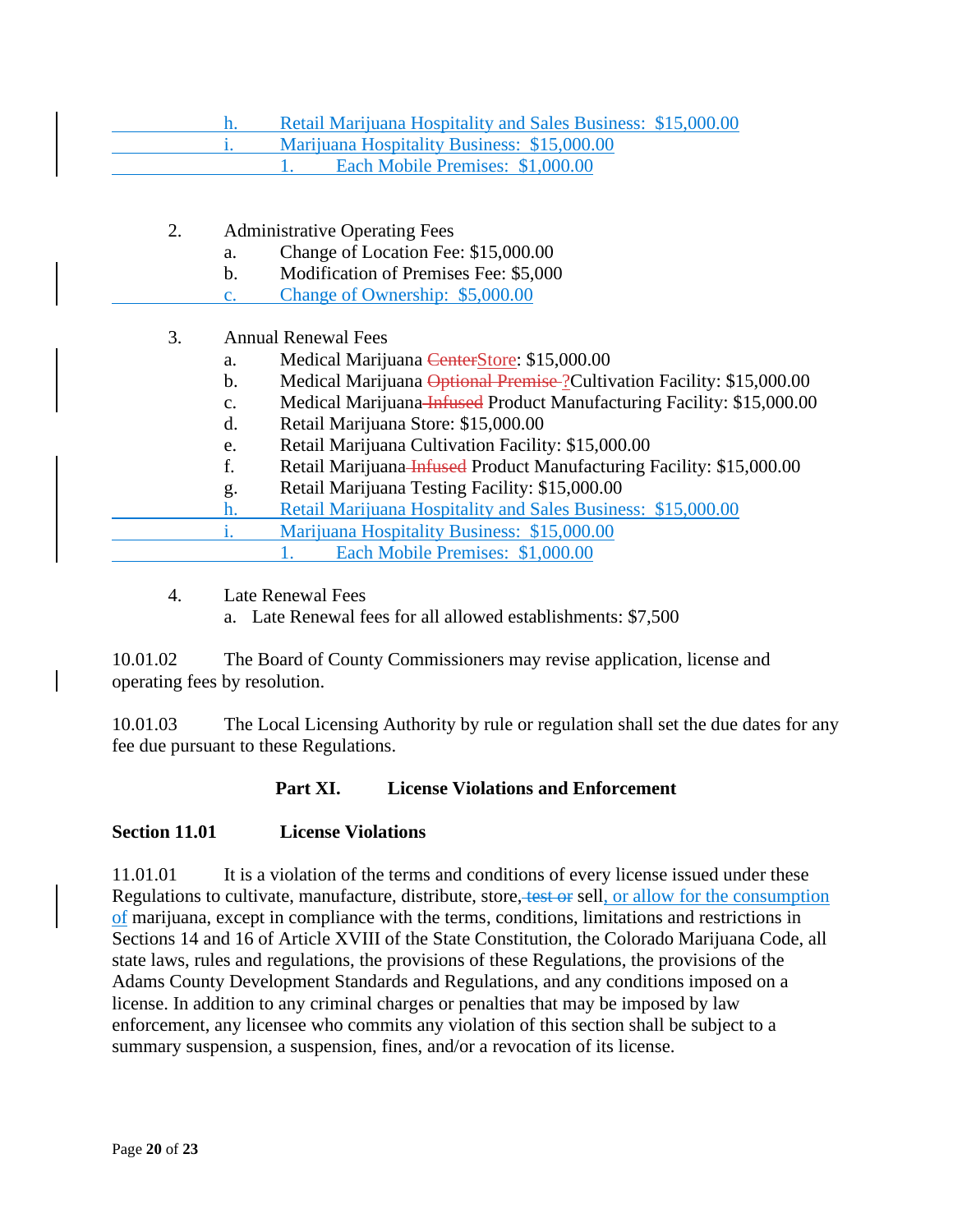11.01.02 It is a violation of these Regulations and, further, a violation of each license issued pursuant to these Regulations for a person or licensee to commit any act or omission that is unlawful pursuant to the Colorado Marijuana Code. In addition to any criminal charges or penalties that may be imposed by law enforcement, any licensee who commits any acts that are a violation of or unlawful pursuant to these Regulations and/or pursuant to the Colorado Marijuana Code shall be subject to a summary suspension, a suspension, fines, and/or a revocation of its license.

# **Section 11.02 Enforcement**

11.02.01 In addition to any other civil or criminal sanction prescribed by Colorado law or rules promulgated pursuant thereto, the Local Licensing Authority has the power, on its own motion or on complaint, after investigation and opportunity for a hearing at which the licensee shall be afforded an opportunity to be heard, to fine, restrict, suspend or revoke a license issued by the Local Licensing Authority for a violation by the licensee or by any of the agents or employees of the licensee of the provisions of these Regulations, the Colorado Marijuana Code and/or of any of the other terms, conditions or provisions of the license issued by the Local Licensing Authority. Summary suspension, suspension, revocation and/or fines may be imposed by the Local Licensing Authority and in commencing and concluding such actions, the Local Licensing Authority shall comport with the provisions of the Colorado Marijuana Code.

11.02.02 In deciding whether a license should be fined, suspended or revoked in accordance with these Regulations, and in deciding what conditions to impose in the event of a suspension, if any, the Local Licensing Authority shall consider:

- 1. The nature and seriousness of the violation;
- 2. Corrective action, if any, taken by the licensee;
- 3. Prior violation(s), if any, at the licensed premises by the licensee and the effectiveness of prior corrective action, if any;
- 4. The likelihood of recurrence;
- 5. All circumstances surrounding the violation;
- 6. Whether the violation was willful;
- 7. The length of time the license has been held by the licensee;
- 8. The number of violations by the licensee within the applicable twelve (12) month period;
- 9. Previous sanctions, if any, imposed against the licensee;
- 10. Whether the licensee has a responsible vendor designation;
- 11. Whether the licensee supports other local businesses including without limitation the display of local art or use of local ancillary businesses;
- 12. Whether the licensee has contributed to or been involved in a charitable giving program; and
- 13. Any other factor making the situation with respect to the licensee or the licensed premises unique.

11.02.03 Notice of suspension or revocation shall be given by mailing the same in writing to the licensee at the licensee's last address of record with the Local Licensing Authority.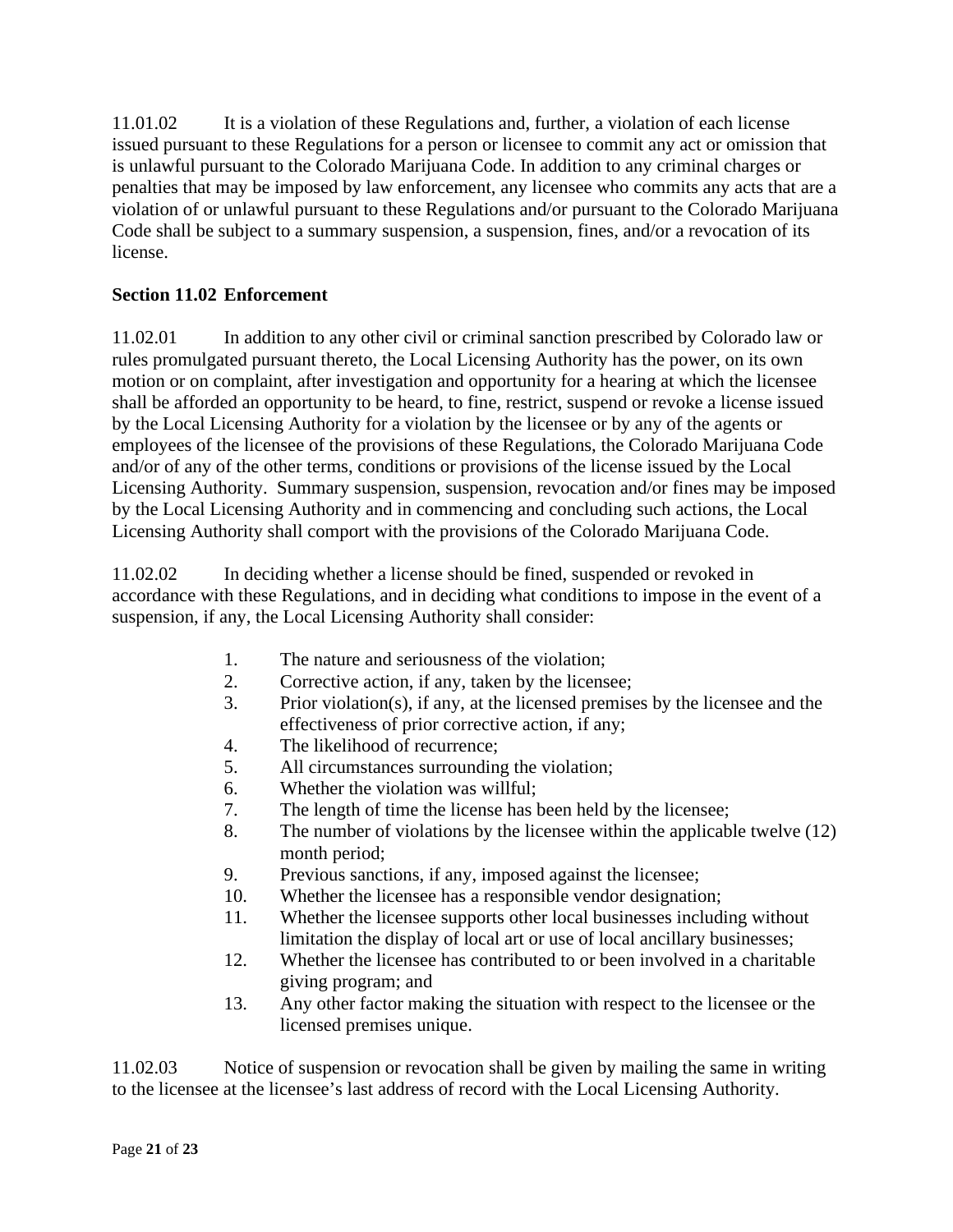11.02.04 Any recommended conditions or agreements between the licensee and the Local Licensing Authority shall be presented to the Local Licensing Authority. The Local Licensing Authority in its discretion may accept such condition or agreement, or reject the condition.

11.02.05 Requests to pay a fine in lieu of serving a suspension period shall be heard by the Local Licensing Authority before the suspension period is set to begin.

11.02.06 The remedies provided in these Regulations are in addition to any other remedy provided by applicable law.

## **Part XII. Compliance with State Law**

### **Section 12.01 Compliance Required**

12.01.01 To the extent the State has adopted or adopts in the future any additional or stricter laws or regulations governing the sale or distribution of marijuana, the additional or stricter regulations shall control the establishment or operation of any Marijuana EstablishmentBusiness in Adams County.

12.01.02 Compliance with any applicable State law or regulation shall be deemed an additional requirement for issuance of any license under these Regulations, and noncompliance with any applicable State law or regulation shall be grounds for denial of a license and/or fines, administrative action, revocation, or suspension of any license issued hereunder.

12.01.03 Any Marijuana BusinessEstablishment licensed pursuant to these Regulations may be required to demonstrate, upon demand by the Local Licensing Authority or by law enforcement officers that the source and quantity of any marijuana found upon the licensed premises is in full compliance with any applicable State law or regulation.

### **Part XIV Storage Warehouses**

Any person licensed pursuant to these Regulations may operate a storage warehouse for medical and/or retail marijuana provided they meet all the requirements of the Colorado Marijuana Code and all other state and local laws, rules and regulations, and provided that the storage warehouse is located in a place where warehouses are permitted and is otherwise in compliance with the Adams County Development Standards and Regulations.

# **Part XIV Judicial Review**

Decisions by the Local Licensing Authority are subject to judicial review pursuant to C.R.S. § 24-4-106.